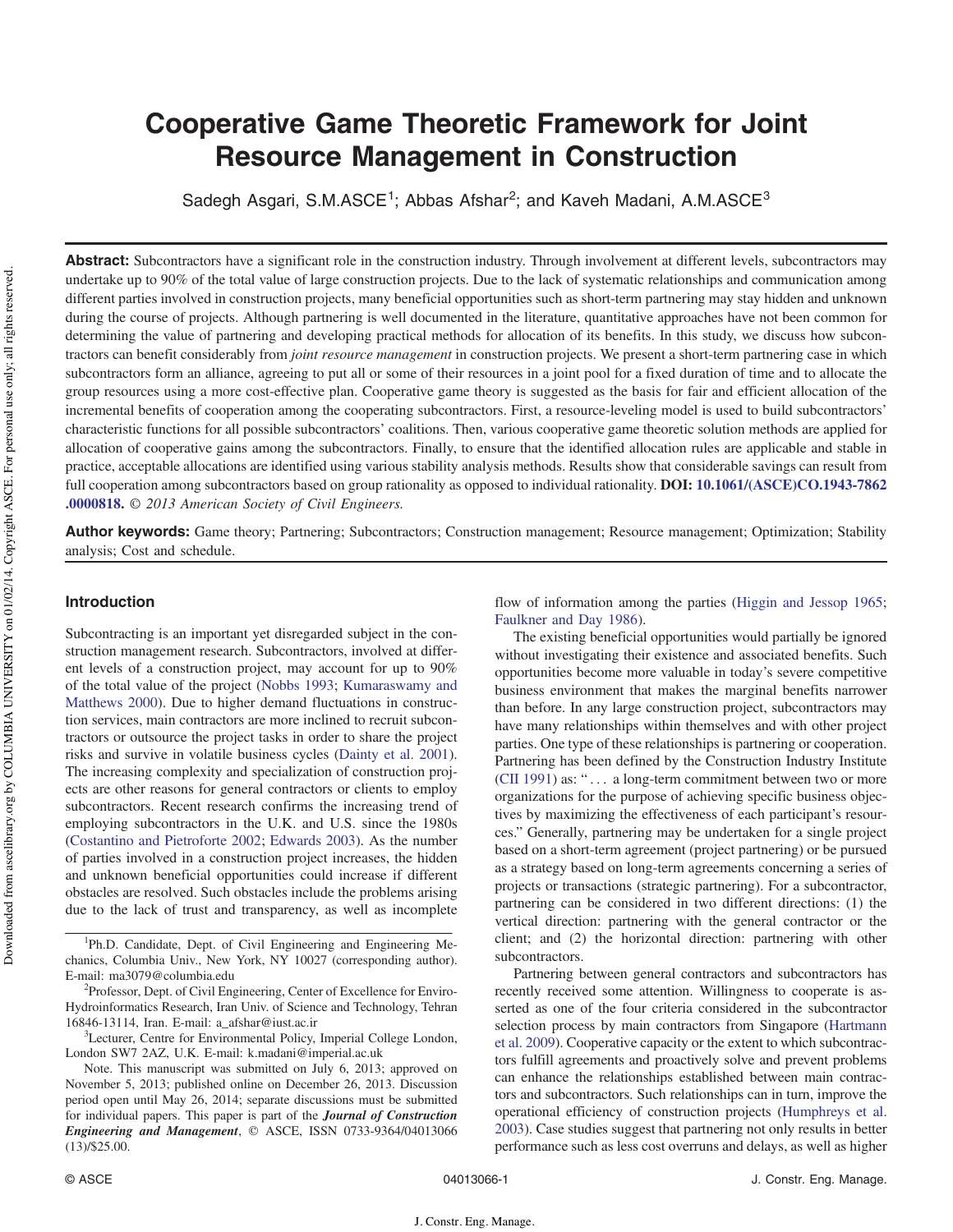customer satisfaction, but also would lead to faster innovation adaptation ([Barlow 2000;](#page-10-5) [DeVilbiss and Leonard 2000\)](#page-10-6). Rahman and Kumaraswamy ([2004](#page-11-5)) suggest that partnering among general contractors and subcontractors develops a potential to avoid short-term opportunistic behavior and encourages cooperation to achieve common goals. By gathering and analyzing empirical data, Eriksson [\(2007\)](#page-10-7) suggested that to increase incentives for cooperation, clients and contractors should establish long-term working relationships instead of focusing on single projects. Nevertheless, due to the existence of the hold-up risk in project networks, random switching of partners or subcontractors may be required in the period following the introduction of an innovation or organizational change to increase profit [\(Unsal and Taylor 2011a,](#page-12-0) [b](#page-12-1)). Based on cooperative game theory concepts, Perng et al. [\(2005](#page-11-6)) found that formwork subcontractors may earn more benefits when collaborating with others in a coalition due to the potential for cost reduction under collective actions.

The number and contribution level of subcontractors in a given project depends on the various project characteristics including size, technical complexity, and scattering operations [\(Kang 2001\)](#page-11-7). Generally, more than a few subcontractors are involved in construction projects, especially in large ones. Main contractors usually split a single project into several subprojects without the awareness of whether this decision is cost effective for subcontractors or not [\(Kumaraswamy and Matthews 2000;](#page-11-1) [Perng et al. 2005](#page-11-6)). While in principle, breakdown of a large project into few smaller subprojects should not lead to surplus cost, total costs of the breakdown for subcontractors can be significant. Moreover, as a project gets smaller, the chance of decreasing costs and benefiting from the economies of scale becomes more limited because of having less number of noncritical activities. Larger projects, involving many noncritical activities, have more flexibility in resource scheduling and management, providing a higher chance of saving through comprehensive and systematic decision making that considers the interrelationships of all project tasks.

Subprojects are associated with independent decision making with no consideration of common decision variables. For example, each subcontractor independently performs the site mobilization and removal tasks associated with its subproject. Hence, a subcontractor may keep the unwanted facilities idle before starting the next activity or transferring them to other sites, resulting in unreasonable costs to this subcontractor. Such costs are avoidable if decisions are not made independently. It can be argued that independent planning of subcontractors based on individual rationality results in an overall plan that is inferior to the plan developed by a group of subcontractors based on group rationality. Nevertheless, developing stable cooperative institutions that provide incentives for cooperation to all subcontractors is challenging. Moreover, sometimes forming these institutions may have considerable transaction costs and be infeasible due to physical limitations (e.g., when common facilities and machineries are not used or when subcontractors are spatially dispersed). When such limitations do not exist, joint resource management can be a promising option to increase gains of the parties, participating in a coalition, to use the resources more effectively. Resource management is crucial in the construction industry given its considerable effect on projects' time and costs and on gains of the subcontractors, who are under the clients' pressure to meet the project's expectations and under the market's pressure to remain competitive.

Previous resource management studies have been conducted from the single decision-maker's perspective [\(Hartmann and](#page-11-8) [Briskorn 2010](#page-11-8)). Nevertheless, in practice, multiple decision makers may get involved in resource management problems, making single decision-maker models inapplicable. Therefore, to better simulate resource-leveling problems, this study tries to capture the multiple decision makers' aspect of the problem and modeling a case in which multiple decision-makers cooperatively decide on how to share common resources through partnering. The paper focuses on joint resource management as a case of short-term partnering between subcontractors, participating in a coalition and agreeing to put all common resources in a joint pool and employ the collected resources through the most cost-effective plan. Joint resource management seeks cutting subcontractors' superfluous costs by revising their resource planning. Under joint resource management, resources that may remain idle and nonproductive due to undesirable resource fluctuations are shared by subcontractors, providing opportunities for reciprocal exchange of the resources in preplanned periods. Cooperative game theory provides an appropriate basis for developing a subcontractors' partnering model. Hence, within the cooperative game theory framework, this study aims to (1) investigate the maximum obtainable value of joint resource management under all feasible coalitions; (2) identify fair and efficient rules for allocating the incremental benefits of cooperation to the participating subcontractors; and (3) select the allocation rules that are most stable in practice.

The article is organized as follows: the "Game Theory" section reviews the key concepts of cooperative game theory to help with better understanding of the subcontractors' partnering problem. The "Subcontractors' Resource Management Model" section develops a multiresource management model, useful for resourceleveling problems. The developed model is applied to an illustrative example and various mechanisms for allocation of cooperative gains are discussed, their acceptability and stability are examined, and the best allocation scheme is identified. Finally, we conclude with a discussion of the study limitations and provide suggestions for future studies.

## Game Theory

Game theory is recognized as the mathematical study of conflict and cooperation between intelligent, rational decision-makers [\(von Neumann and Morgenstern 1944](#page-12-2); [Myerson 1991\)](#page-11-9). Decision-makers or players of a game can pursue well-defined objectives and try to outsmart other players by considering their objectives, behavioral characteristics, and possible countermoves [\(Madani 2010](#page-11-10); [Madani and Lund 2011,](#page-11-11) [2012](#page-11-12)). Noncooperative game theory—one of the two main branches of game theory can facilitate predicting the likely outcomes and behaviors of decision makers or players of a game who give priority to their own objectives and make strategic decisions based on individual rationality [\(Madani and Hipel 2011\)](#page-11-13). Players do not always try to maximize their gains through competition. If possible, players may pursue their objectives through cooperation and forming coalitions [\(Parrachino et al. 2006;](#page-11-14) [Madani and Dinar 2012\)](#page-11-15) and/or linking games [\(Just and Netanyahu 2004](#page-11-16); [Madani 2011\)](#page-11-17). Cooperative game theory—the other main branch of game theory—deals with interactions of players who have to cooperatively decide how to fairly and efficiently share the benefits of cooperation. Cooperative game theory provides valuable insights into resource-sharing games in which parties may adopt various strategies for utilization of the shared resource [\(Parrachino et al. 2006\)](#page-11-14).

Game theory has been identified as a useful framework to investigate various aspects of construction projects ([Lazar 2000\)](#page-11-18). Therefore, game theory applications in construction management have increased over the last two decades. Using game theory and negotiation theory, Pena-Mora and Wang [\(1998](#page-11-19)) suggested a method for facilitating negotiations and conflict resolution in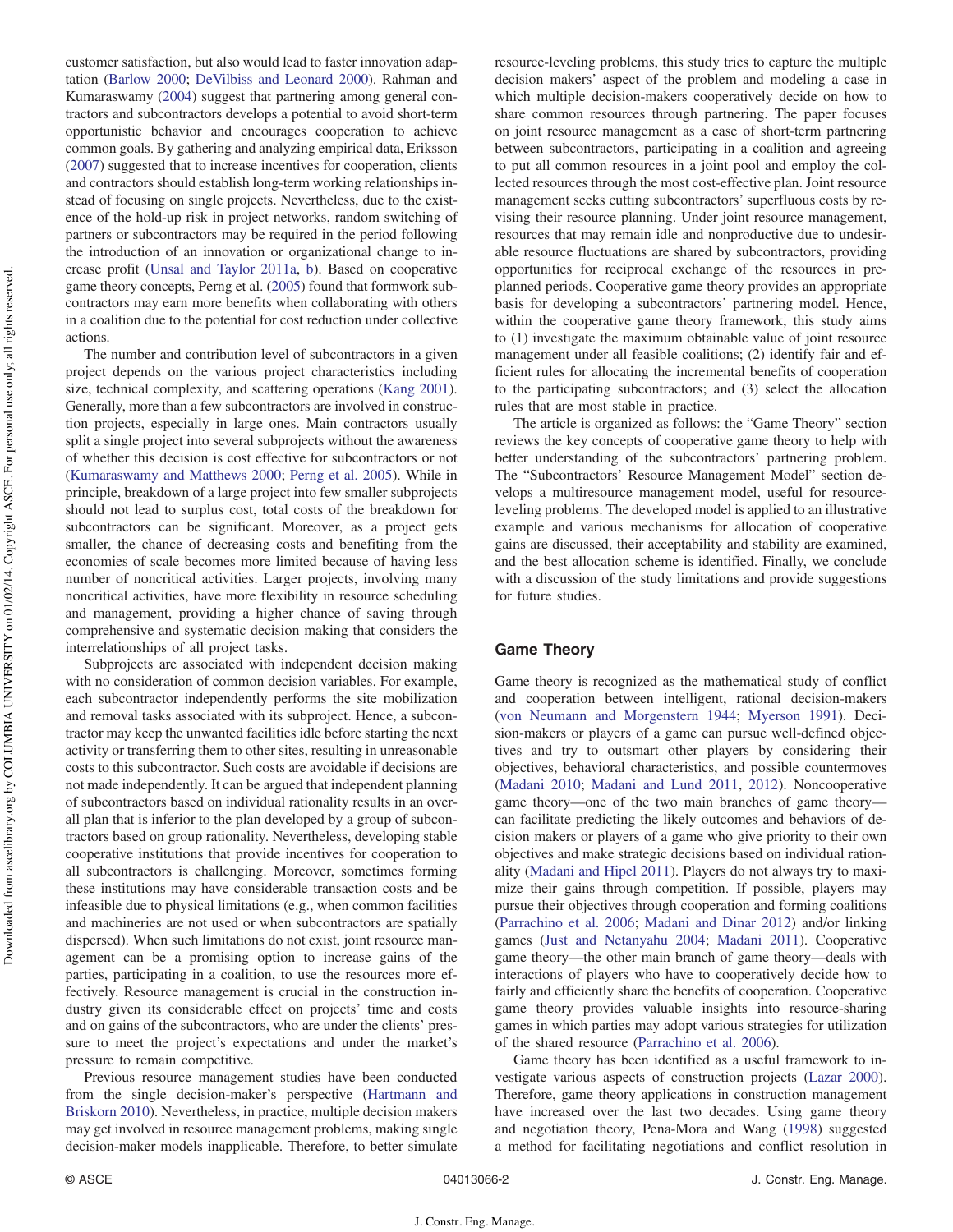large-scale civil engineering projects. Ho and Liu ([2004\)](#page-11-20) proposed a decision model for analyzing construction claims and examining the existence of opportunistic bidding behavior based on game theory. Ho [\(2005](#page-11-21)) applied game theory to analyze the behavioral dynamics of competing bidders and project owners. In another study, Ho ([2006\)](#page-11-22) developed a game theoretic model for government rescue dynamics to provide theoretic foundations for examining the quality of public-private partnership policies. Medda [\(2007](#page-11-23)) examined the process of risk allocation between public and private sectors in transport infrastructure agreements through a final offer arbitration game to analyze the behavior of the players when faced with opposite objectives in allocation of risks. Shen et al. ([2007\)](#page-11-24) and Hanaoka and Palapus ([2012\)](#page-11-25) used game theory to identify a reasonable concession period, one of the most important decision variables in arranging a build-operate-transfer (BOT) contract. In a study by Sacks and Harel [\(2006](#page-11-26)), game theory was applied to explain the influence of reliability degree of the planned schedule on subcontractors' and project managers' behaviors under traditional unit price contracting. Eriksson ([2007\)](#page-10-7) used game theory to explain the lack of cooperation in buyer-supplier relationships within construction and facilities management, and found that long-term contracting provides cooperation incentives. Based on noncooperative game theory concepts and considering the attitudes of parties at two complementary levels of decision making, i.e., strategic and tactical, Yousefi et al. [\(2010](#page-12-3)) presented a systematic negotiation method for construction disputes. Unsal and Taylor [\(2011a](#page-12-0)) integrated an agent-based simulation model with game theory to examine the hold-up problem in project networks. While the aforementioned studies have mostly focused on noncooperative game theory concepts, a limited number of studies have applied cooperative game theory in construction management. Perng et al. ([2005\)](#page-11-6) investigated the possibility of improving profitability through coalition formation by independent subcontractors; and recently, Hsueh and Yan [\(2011](#page-11-27)) used cooperative game theory to allocate joint venture profits among its members with respect to their contributions.

Cooperative game theory provides an appropriate framework for studying joint resource management through partnering during construction projects. Based on cooperative game theory solution methods one can (1) identify the possible coalitions that can be formed among the cooperative parties to increase their benefits and (2) decide how to fairly and efficiently divide the benefits of cooperation among the coalition members.

If  $N$  represents the grand coalition that includes all players (subcontractors), subset  $S$  ( $S \subseteq N$ ) represents a possible coalition of players or a possible alliance formed by subcontractors.  $v$  can be defined as the characteristic function that assigns a worth or value  $v(S)$  to each coalition S (e.g., the total benefit of S). In this study, we assume that joint resource management is a cooperative game with transferrable utility. Transferable utility implies that the total utility of the coalition is constant, irrespective of how the coalitional payoff is divided between the coalition members. In an  $n$ -player cooperative game, solution concepts propose one or more allocations  $[x(1), x(2), \ldots, x(i), \ldots, x(n)]$  to fairly and efficiently divide the total value of the coalition among players, where  $x(i)$ represents player i's payoff. An appropriate cooperative solution satisfies the following three principles [Eqs.  $(1)$  $(1)$ – $(3)$ ]

<span id="page-2-0"></span>
$$
\sum_{i \in N} x(i) = v(N) \tag{1}
$$

<span id="page-2-2"></span>
$$
x(i) \ge v(i), \quad \forall \ i \in N \tag{2}
$$

<span id="page-2-1"></span>
$$
\sum_{i \in S} x(i) \ge v(S), \quad \forall \ S \subseteq N \tag{3}
$$

The efficiency principle (Eq. [1\)](#page-2-0) will be satisfied when  $v(N)$ , the total value of the grand coalition, is fully divided among players. The individual rationality principle [Eq. [\(2\)](#page-2-2)], requires that the payoff allocated to any player i,  $x(i)$ , to be greater than the amount that it can attain on his own,  $v(i)$ . The coalitional rationality principle [Eq. ([3\)](#page-2-1)] requires that the sum of cooperative allocations to any coalition S,  $\sum_{i \in S} x(i) = x(S)$ , to be greater than the total obtainable gains under any coalition that includes the same players  $[v(S)]$ .

The core of the game  $C(v)$ , introduced by Gillies [\(1959](#page-11-28)), is established based on Eqs. ([1\)](#page-2-0)–[\(3](#page-2-1)) and represents a set of players' collaborative payoffs (allocations under cooperation) that are not dominated by any other allocation set

$$
C(v) : \left\{ x \in R^n \middle| \sum_{i \in N} x(i) = v(N), \text{and} \sum_{i \in S} x(i) \ge v(S), \forall S \subset N \right\}
$$
 (4)

Allocations that do not belong to the core are potentially not acceptable by players or coalitions. If the core of a cooperative game is nonempty, there is a potential for cooperation. When the core exists, the challenge is to identify the fairest allocation among all possible allocations in the core. Based on different notions of fairness, various cooperative game theory solutions have been proposed that select a specific allocation as the fairest solution. If the identified solution belongs to the core, it automatically satisfies the individual and group rationality as well as the efficiency criteria.

## Nash-Harsanyi Bargaining Solution ([Harsanyi 1959,](#page-11-29) [1963](#page-11-30))

This solution, which is the generalized version of the Nash bargaining solution for two-player bargaining games [\(Nash 1953](#page-11-31)), finds the cooperative allocation solution based on the following mathematical model

$$
\Omega = \max \prod_{i=1}^{n} [x(i) - v(i)] \tag{5}
$$

Subject to Eqs. [\(1\)](#page-2-0)–([3\)](#page-2-1)

Given the constraints of this model, the Nash-Harsanyi solution always belongs to the nonempty core.

## Nucleolus [\(Schmeidler 1969\)](#page-11-32)

The Nucleolus is based on the idea of the excess. The excess of the coalition  $S$  associated with  $x$  is

$$
e(S, x) = v(S) - \sum_{i \in S} x(i) = v(S) - x(S)
$$
 (6)

where  $e(S, x)$  can be interpreted as a tax imposed to or dissatisfaction of coalition S. Now, consider vector  $E(x)$  whose components are the excesses of the all possible subsets of  $N$  except  $\emptyset$ ; and  $N$ , arranged in a decreasing order. The Nucleolus is a unique allocation that minimizes  $E(x)$  in a lexicographic order [\(Schmeidler 1969\)](#page-11-32). In other words, the Nucleolus minimizes the dissatisfaction of the dissatisfied coalitions gradually (starting from the highest dissatisfaction and getting to the lowest dissatisfaction). The Nucleolus allocation is a unique solution to the following linear programming problem

 $\min \varepsilon$  (7)

subject to

$$
e(S, x) \le \varepsilon \quad \forall \ S \subset N \tag{8}
$$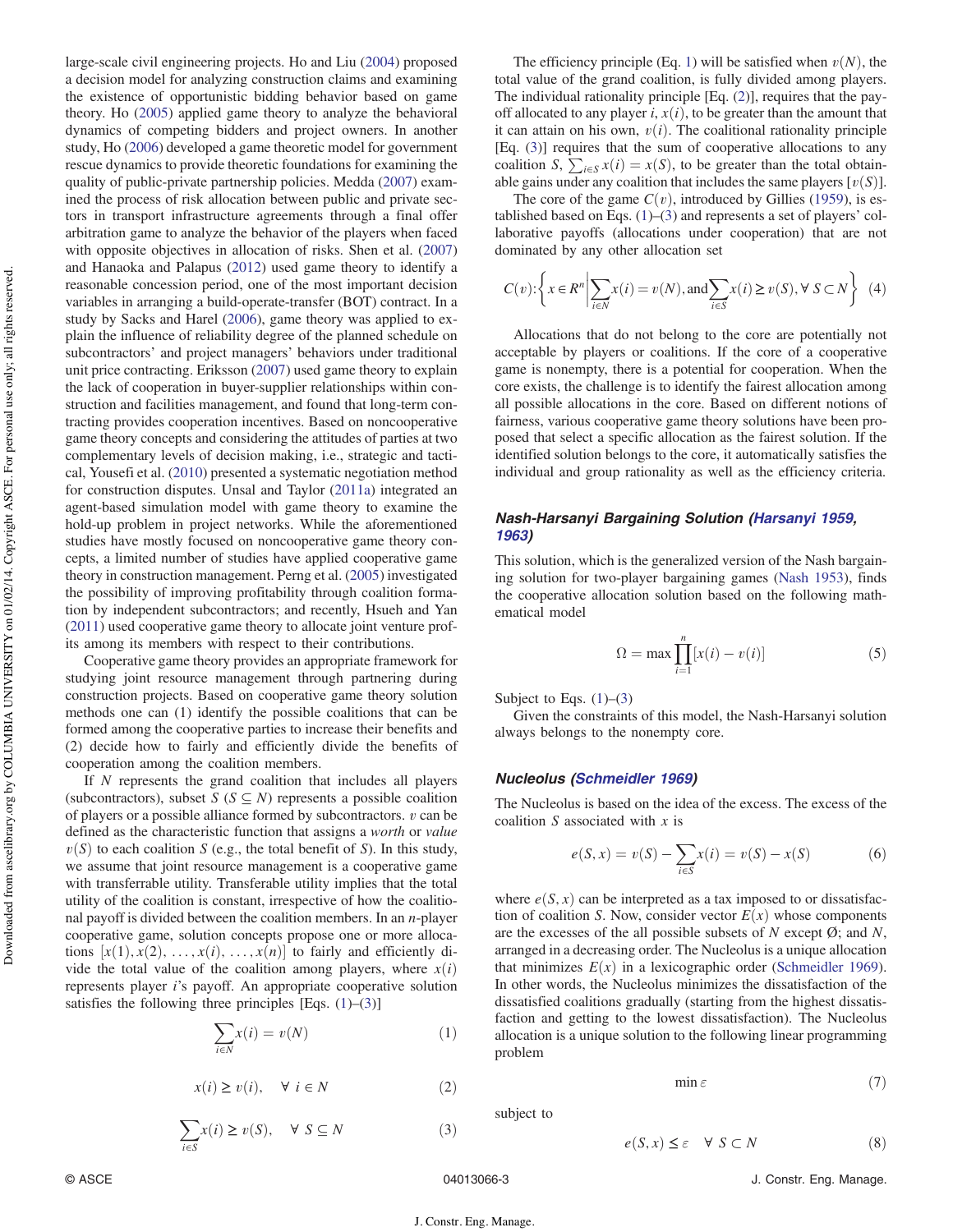Eq. [\(1](#page-2-0))

## ε∶free

where  $\varepsilon$  is the tax imposed on every coalition to eliminate the tendency for leaving the grand coalition.

The above linear programming may or may not result in a unique allocation. In that case, to find the Nucleolus the taxing process should be continued by minimizing the second-highest excess, then the third-highest excess, and so on to the last one (the lowest excess). The Nucleolus solution belongs to the core if the core is nonempty.

## Shapley Value [\(Shapley 1953\)](#page-11-33)

The marginal contribution of player  $i$  to coalition  $S$  is defined as the value added to this coalition by player i's arrival to the coalition

$$
M(i, S) = v(S \cup i) - v(S), \quad \forall S \subseteq N \setminus \{i\} \tag{9}
$$

Shapley [\(1953](#page-11-33)) suggested that the average of the marginal contributions of player  $i$  to all possible coalitions and sequences as the fair and efficient allocation to this player

$$
x(i) = \sum_{S \subseteq N\setminus\{i\}} \frac{s!(n-s-1)!}{n!} M(i, S), \qquad s = |S| \tag{10}
$$

The Shapley value is a unique allocation, which is always in the core if the game is convex. A convex game is defined as the game in which

$$
v(S \cup T) + v(S \cap T) \ge v(S) + v(T), \quad \forall \ S, T \subseteq N \qquad (11)
$$

where  $S$  and  $T$  are two possible coalitions.

## τ-Value [\(Tijs 1981\)](#page-11-34)

Downloaded from ascelibrary.org by COLUMBIA UNIVERSITY on 01/02/14. Copyright ASCE. For personal use only; all rights reserved. Downloaded from ascelibrary.org by COLUMBIA UNIVERSITY on 01/02/14. Copyright ASCE. For personal use only; all rights reserved.

The  $\tau$ -value is a feasible compromise between two vectors of UB and LB that are the marginal vector (Utopia vector) and the minimum right vector, respectively. For player i,  $UB_i$ , the upper bound, and  $LB_i$ , the lower bound, are defined as

$$
UB_i = v(N) - v(N \setminus \{i\}), \quad \forall \ i \in N \tag{12}
$$

$$
LB_i = \max_{S:i \in S} \left( v(S) - \sum_{j \in S\setminus\{i\}} UB_j \right), \quad \forall \ i \in N \tag{13}
$$

There is a unique allocation that lies in the hyperplane of the efficiency and on the line segment  $[LB(v), UB(v)]$ . This allocation can be calculated as

$$
x(i) = LB_i + \alpha (UB_i - LB_i)
$$
 (14)

where

$$
\alpha = \begin{cases}\n0 & \text{if } UB_i = LB_i \\
\frac{v(N) - \sum_{i \in N} LB_i}{\sum_{i \in N} UB_i - \sum_{i \in N} LB_i} & \text{otherwise}\n\end{cases}
$$
\n(15)

Similar to the Shapley value, the  $\tau$ -value may not be always in the core.

The introduced methods for allocating incremental benefits of cooperation can be used in cost allocation problems in which the incremental benefit of cooperation is equal to the total reduced cost under cooperation. In that case, if  $c(i)$  and  $c(S)$  represent the cost of player i and the total cost of coalition S, respectively,  $v(S)$  can be calculated as

$$
v(S) = \sum_{i \in S} c(i) - c(S) \tag{16}
$$

Then, the allocated cost to each player,  $x_c(i)$ , is

$$
x_c(i) = c(i) - x(i) \tag{17}
$$

#### Subcontractors' Resource Management Model

In this section, we introduce a multiresource management model for subcontractors. The suggested model is used to construct the payoff functions of subcontractors in their short-term partnering game. It is noteworthy that any resource management model could be employed as long as it provides realistic estimation of subcontractors' payoffs under noncooperation (status quo) and for any possible coalition among subcontractors. One can mathematically prove that the choice of the model and its assumptions will not affect the main message of this study, which is that joint resource management is superior to individual resource management. However, the value of cooperation cannot be determined in the general case and a certain payoff function has to be selected to determine the value of cooperation. Aligned with the main objective of a resource-leveling problem [\(Koulinas and Anagnostopoulos 2012\)](#page-11-35), we need a model that helps us develop meaningful payoff functions for subcontractors who manage their resources to meet project objectives and requirements, including completing their tasks before the designated finish date. Hariga and El-Sayegh's ([2011\)](#page-11-36) resource leveling formulation is employed here as the basis of the introduced model. They developed an integer-linear optimization model of multiresource leveling with continuous and intermittent activities. To our knowledge, it is one of the few models that consider cost of splitting, hiring, and firing. Generally, the aim of resource leveling is to minimize the peak demand and undesirable fluctuation of resources. In order to achieve an optimal solution to a resourceleveling problem, various techniques have been employed based on different assumptions for different project networks. The ability of Hariga and El-Sayegh's simple model to find optimal solutions makes it a desirable model for application in subcontractors' network activities problems that are usually small to middle sized.

To develop a multiresource management model, we first need to categorize the construction resources as each resource category has specific cost characteristics. Resource categorization will help us define the cost functions for subcontractors in single and coalitional forms,  $c(i)$  and  $c(S)$ , respectively.

#### Resources Categorization

Here, we assume that subcontractors have access to the following categories of resources:

1. Constant resources: Many subcontractors have constant crews and equipment. Subcontractors prefer to use the constant resources according to the peak demand, resulting in uniform resource histograms. Regarding human resources, they almost count on a fixed set of staff such as high-quality skilled workers and engineers who are considered to be assets for subcontractors. It is believed that firing surplus workers destroys workers' morale, does not promote loyalty, and does not capture the benefits of learning/training acquired by workers after being on site for some time ([Senouci and Eldin 2004\)](#page-11-37). Besides, hiring and firing workers for short periods might be costly in some countries due to work regulations and laws. This assumption is valid for some equipment usage, too. A uniform rectangular resource histogram is more desirable ([Mattila and](#page-11-38) [Abraham 1998\)](#page-11-38) for constant resources. One reason is to avoid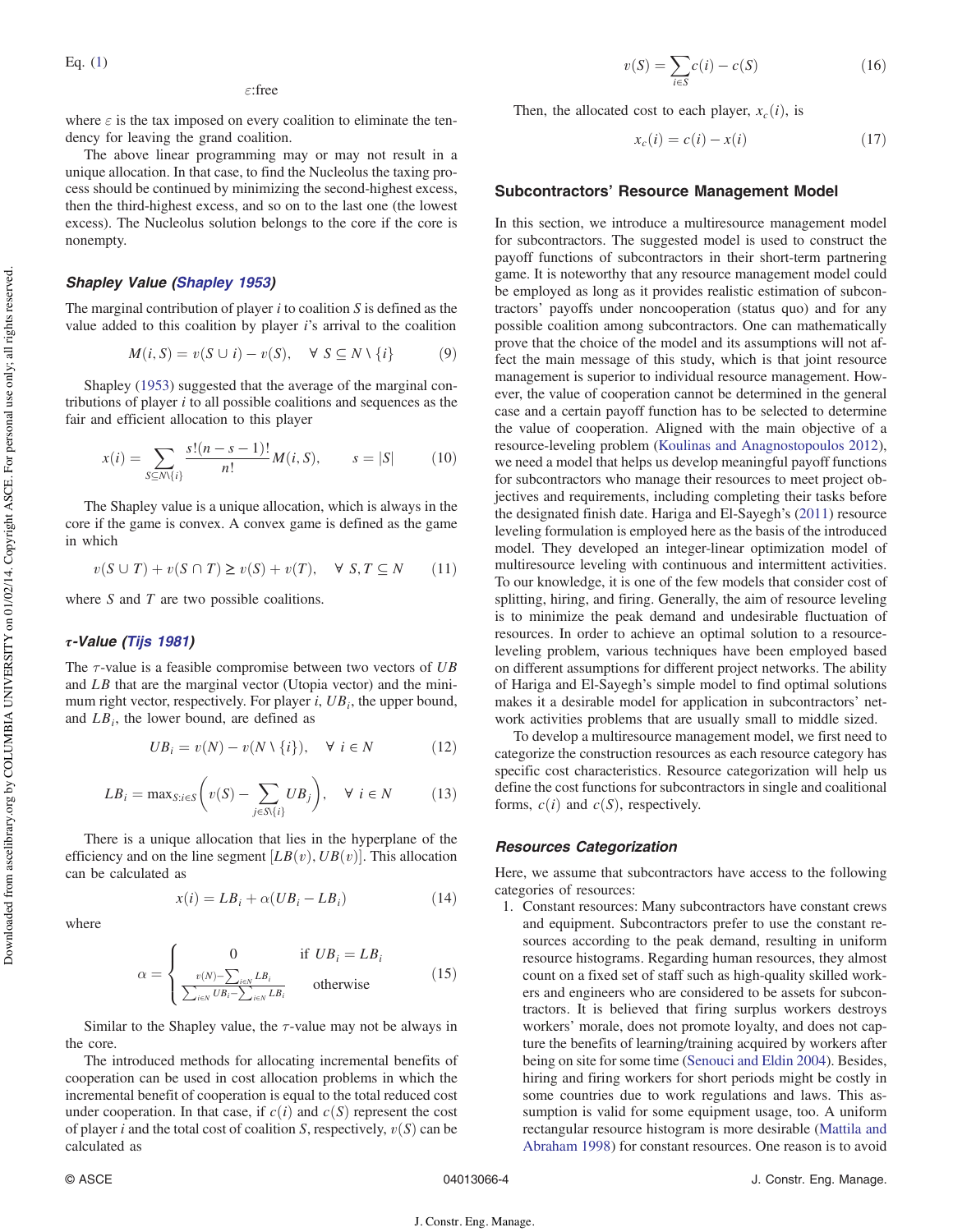the considerable transportation, mobilization, and removal costs of construction equipment [\(Karra and Nasr 1986\)](#page-11-39). The other reason is that the crew reaches its highest productivity when its size remains almost constant during construction activities. As a result, the subcontractors prefer to mobilize the construction site according to the peak demand of each constant resource. They employ this category of resources through a long-term contract that includes a number of projects.

2. Temporary resources: Subcontractors hire or procure some temporary resources like open shop workers, who are available at any time. Some equipment falls in this category when it is convenient and economic for subcontractors to rent them for short periods of time even in an irregular manner. The important point about this resource category is that subcontractors generally prefer the least number of hire-fire processes, the least number of setting up-removal rounds, the least cost for transportation between sites, and the least fluctuations of these resources between consecutive days to avoid low productivity and extra cost due to additional orientations or mobilization. This category of resources is normally hired for a short time through a temporary contract.

## Model Formulation in a Single Form

First, we develop a resource management model for each individual subcontractor  $i$  (for  $i = 1, ..., N$ ). Later, we extend the single form models to the coalitional form. Assume that the CPM (critical path method) scheduling of critical and noncritical activities has been established for each subcontractor's network. Based on logical relationships between  $m$  activities of the project with total duration  $T$ , for each activity  $j$   $(j = 1, ..., m)$  the earliest start time  $ES_j$ , the earliest finish time  $EF_j$ , the latest start time  $LS_j$ , the latest finish time  $LF_j$ , and total float  $TF_j$  can be calculated. For running the project activities subcontractor i requires P different resource types, belonging to different categories (e.g., two different machines and one type of skilled workers as constant resources and the general open shop workers as a temporary resource), at different rates over the duration of activities. To treat constant resources and temporary resources differently in the model, they are put into two independent complement sets, called as CR and TR, respectively. In other words, the union of these two sets includes all resource types and their intersection is an empty set (CR  $\cap$  TR =  $\oslash$ ).

The following sets of constraints should be considered for the optimization model.

<span id="page-4-0"></span>Resource balance constraints: Eq. [\(18\)](#page-4-0) determines the resource requirement for both critical and noncritical activities in each period t:

$$
R_{tp} = \sum_{u=1}^{nc} r_{up} z_{tu} + \sum_{j=1}^{nn} r_{jp} y_{tj}, \qquad t = 1, 2, ..., T \text{ and}
$$
  
\n
$$
p = 1, 2, ..., P \text{ or } p \in (CR \cup TR)
$$
 (18)

where  $R_{tp}$  = requirement for resource type p in period t;  $r_{up}$  = number of units of resource type  $p$  needed to run critical activity i;  $z_{tu}$  = binary parameter equal to one when critical activity u is active (running) from period  $ES_i$  to period  $EF_i$  and zero otherwise;  $r_{jp}$  = number of units of resource type p needed to run noncritical activity *j*; and  $y_{tj}$  = binary variable equal to one when noncritical activity  $j$  is active during period  $t$  and zero otherwise.

<span id="page-4-1"></span>Eq. ([19\)](#page-4-1), suggested by Hariga and El-Sayegh [\(2011](#page-11-36)), guarantees that for each temporary resource type  $p$ , the number of required units in period  $t$  in addition to the number of acquired units in period  $t$  have to be equal to sum of the number of released units in period t and the number of required units in the period  $t - 1$ .

$$
R_{tp} - R_{(t-1)p} + H_{tp} - F_{tp} = 0, \quad t = 1, 2, ..., T \text{ and}
$$
  
\n
$$
p \in TR \qquad H_{tp} \ge 0, \quad t = 1, 2, ..., T \text{ and}
$$
  
\n
$$
p \in TR \qquad F_{tp} \ge 0, \quad t = 1, 2, ..., T \text{ and}
$$
  
\n
$$
p \in TR \qquad R_{0p} = 0, \quad p \in TR \tag{19}
$$

where  $H_{tp}$  = number of units of resource type p acquired during period t and  $F_{tp}$  = number of units of temporary resource type p released during period  $t$ .

Since Hariga and El-Sayegh's model aims to minimize costs of hiring/firing processes and splitting activities, their model is only applicable to problems that include temporary resources. Indeed, its objective implicitly considers all resources as temporary resources based on our resource categorization. For applicability to all resource categories (both constant and temporary resources), we extend their model by adding another constraint to address constant resources

<span id="page-4-4"></span>
$$
R_{tp} - A_{tp} + I_{tp} = R \max_p, \quad t = 1, 2, ..., T \quad \text{and}
$$
  
\n $p \in CR$   $I_{tp} \ge 0, \quad t = 1, 2, ..., T \quad \text{and} \quad p \in CR$  (20)

where  $R$ max<sub>p</sub> = maximum number of units of constant resource type  $p$  required for the total project duration in addition to the available units of constant resource type  $p$ ;  $A_{tp}$  = number of units of constant resource type p available during t; and  $I_{tp}$  = number of units of constant resource type  $p$  that remain idle during  $t$ .

Here, we assume that subcontractors may have some units of constant resources already available. They just need to employ  $R$ max $_p$  for total project duration from the beginning of the project. For example, for a subcontractor that already has two skilled workers in its team from the beginning of a five-day project ( $A_{tp} = 2$  for  $t = 1, \ldots, 5$  and needs 2, 1, 2, 4, and 3 skilled workers in days 1 to 5, respectively, the minimum possible  $R$ max<sub>p</sub> will be 2 units. Thus, the number of idle skilled workers  $(I_{tp})$  for days 1 to 5 will be 2, 3, 2, 0, and 1, respectively.

Duration constraint: Since noncritical activities can be split, a duration constraint is needed to guarantee that for each noncritical activity, number of active periods is equal to the activity duration

$$
\sum_{t=ESj}^{EF_j} y_{tj} = T_j, j = 1, 2, ..., nn
$$
 (21)

Network logic constraints: The precedence relationships among noncritical activities have to be ensured by the following constraints

$$
S_j + (T + 1 - t). y_{tj} \le T + 1,
$$
  $t = ES_j, ..., LS_j$  (22)

$$
F_j - t.y_{tj} \ge 0, \qquad t = EF_j, \ldots, LF_j \tag{23}
$$

$$
S_k \ge F_j + 1, \quad \forall \ k \in \text{ Successor } (j), \quad j = 1, 2, \dots, nn \quad (24)
$$

<span id="page-4-2"></span>Splitting constraints: Eqs. ([25\)](#page-4-2) and [\(26\)](#page-4-3) are to determine the number of times a noncritical intermittent activity is split. For each activity,  $L_{tj}$  will be equal to one if the continuation of the activity is stopped and zero otherwise.  $NS<sub>j</sub>$  accounts for the number of required noncritical splits and will be used in the objective function of the resource management model. The splitting constraints are as follows:

<span id="page-4-3"></span>
$$
L_{ij} - (y_{ti} - y_{(t+1)i}) \ge 0, \quad j = 1, 2, ..., nn, \quad t = ES_j, ..., LF_j \quad (25)
$$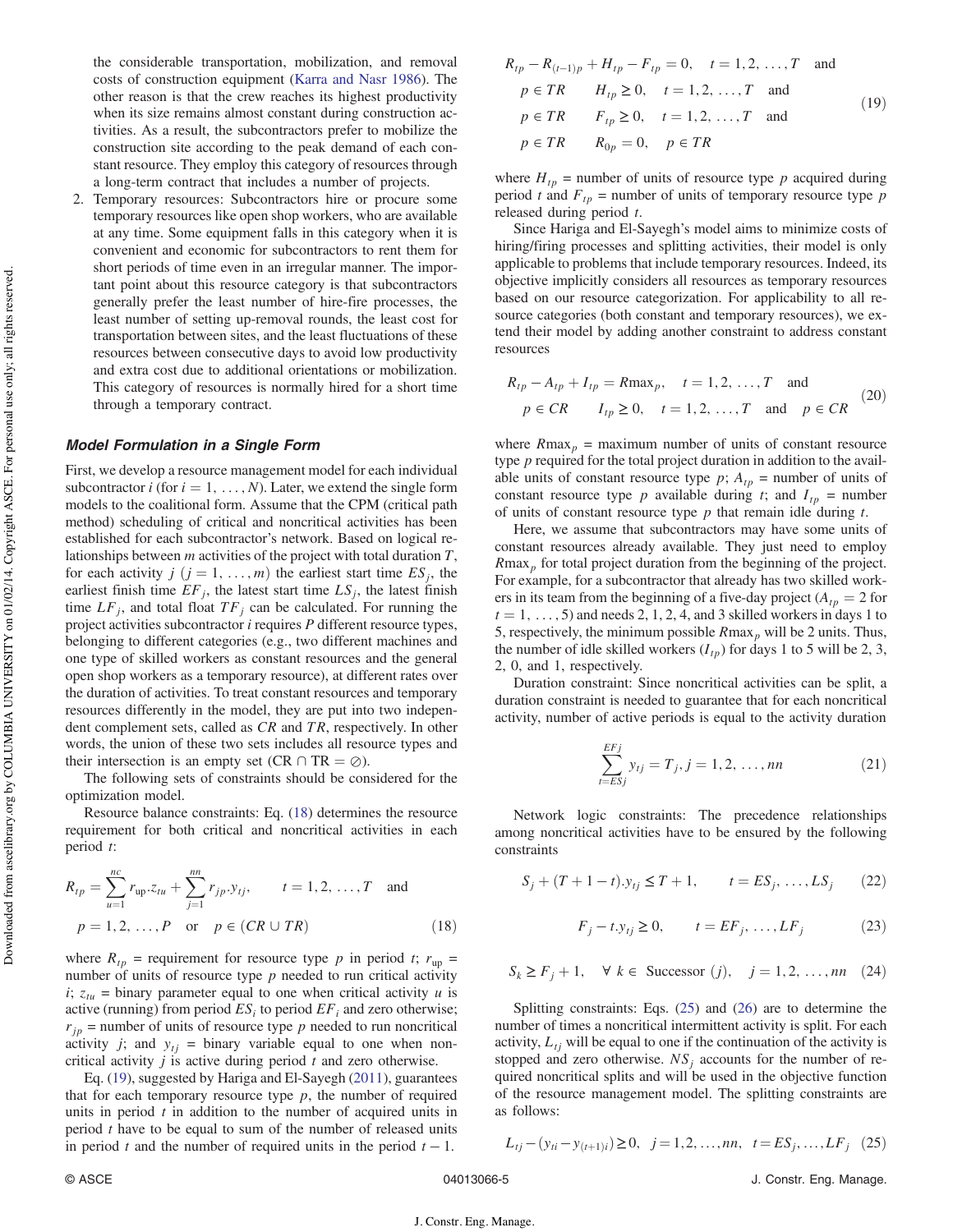$$
NS_j = \begin{cases} \sum_{t=ESj}^{LF_j} L_{tj} - 1 & \text{for all intermittent noncritical activities} \\ 0 & \text{for all continuous noncritical activities} \end{cases}
$$
  

$$
y_{tj} \in \{0, 1\}, \quad j = 1, 2, ..., nn, \quad t = ES_j, ..., LF_j
$$
  

$$
L_{tj} \ge 0, \quad j = 1, 2, ..., nn, \quad t = ES_j, ..., LF_j
$$
 (26)

where  $S_j$  = start time of noncritical activity j;  $F_j$  = finish time of noncritical activity  $j$ ;  $L_{tj}$  = nonnegative variable to determine whether noncritical activity j is split in period  $t + 1$ ; and  $NS_i$  = number of times noncritical activity  $j$  is split through the course of project.

For a detailed illustration on the above constraints [except for Eq. [\(20\)](#page-4-4)], see Hariga and El-Sayegh [\(2011](#page-11-36)).

Objective function: In developing a resource management plan, subcontractors try to minimize the total costs of employing different resources types through shifting and splitting noncritical activities. Therefore, we consider net cost minimization as the objective of our resource management model. The net cost minimization objective function of the model is comprised of the following five components:

1. Constant resource cost: As discussed earlier, subcontractors prefer to have access to constant resources in a regular and steady manner. These resources are sometimes active and other times idle in the construction site. Nevertheless, in both modes these resources have costs to the subcontractors. For this resource category, the resource management model tries to minimize the demand peak in order to reduce the total time of having these resources in the idle mode. Therefore, the following cost component is used to represent the cost of employing a fixed number of constant resource units during the project

$$
(PF - PS + 1) \sum_{p \in CR} R \max_{p} C C_p \tag{27}
$$

<span id="page-5-1"></span>where  $PS =$  project start date;  $PF =$  project finish date; and  $CC_p$  = cost of employing one unit of constant resource type  $p$  in period  $t$ .

2. Idle resource returns: Constant resources cost differently to the subcontractors in the active and idle modes. Idle mode is associated with savings in equipment repair and maintenance costs. Equipment can be even leased to other projects for short periods. Similarly, engineers and skilled workers can be temporarily assigned to other subcontractors' projects. The following term represents the total idle resource returns

$$
\sum_{p \in CR} \left[ IR_p \sum_{t=1}^T I_{tp} \right] \tag{28}
$$

where  $IR_p$  = expected returns of one unit of constant resource type  $p$  in period  $t$ . For simplicity, the expected cost savings and returns could be considered as a percentage of constant resource cost (say,  $IR_p = 0.2CC_p$ ).

3. Temporary resource cost: Subcontractors have to pay for temporary resources only when they are active as these resources can be employed (hired-fired) anytime. The total cost of employing temporary resources is

$$
\sum_{p \in TR} \left[ CT_p \sum_{t=1}^{T} R_{tp} \right] \tag{29}
$$

where  $CT_p$  = cost of employing one unit of temporary resource type  $p$  in period  $t$ .

4. Acquiring/releasing cost: This cost component, suggested by Hariga and El-Sayegh ([2011\)](#page-11-36), reflects the cost of acquiring and releasing temporary resources

$$
\sum_{p \in TR} \left[ CF_p \sum_{t=1}^T F_{tp} + CH_p \sum_{t=1}^T H_{tp} \right] \tag{30}
$$

where  $CH_p$  = total cost of acquiring one unit of resource type p (costs of reorientation, setting up, etc.) and  $CF_p =$  total cost of releasing one unit of resource type  $p$  (costs of firing, removal, etc.).

5. Splitting cost: This cost component, also suggested by Hariga and El-Sayegh ([2011\)](#page-11-36), represents the cost of splitting noncritical activities

$$
\sum_{j=1}^{nn} CS_j. NS_j \tag{31}
$$

where  $CS_i$  = cost of splitting noncritical activity j.

The objective function of the resource management model for a single subcontractor is the sum of the costs of employing constant and temporary resources, fluctuations in resource usage, and splitting noncritical activities, written as:

$$
Z = (PF - PS + 1) \sum_{p \in CR} R \max_{p} . CC_{p} - \sum_{p \in CR} \left[ IR_{p} \sum_{t=1}^{T} I_{tp} \right]
$$
  
+ 
$$
\sum_{p \in TR} \left[ CT_{p} \sum_{t=1}^{T} R_{tp} \right] + \sum_{p \in TR} \left[ CF_{p} \sum_{t=1}^{T} F_{tp} + CH_{p} \sum_{t=1}^{T} H_{tp} \right]
$$
  
+ 
$$
\sum_{j=1}^{nn} CS_{j}. NS_{j}
$$
(32)

#### Model Formulation in a Coalitional Form

In case of cooperation between subcontractors (partnering), the proposed model must be solved for the overall project network, consisting of linked subprojects. This network is managed by the subcontractors' coalition. While all decisions are made by the coalition on a cooperative basis, the maximum number of different resources required by each subcontractor in addition to the available resources ( $Rmax_p$ ) should be still managed by each subcontractor independently. In other words, each subcontractor  $i(i = 1, ..., N)$  participating in the coalition determines its own Rmax<sub>pi</sub> and employs  $p(p = 1, 2, ..., P)$  different resources for its own project duration.

For example, consider subcontractors 1 and 2 with the project timelines shown in Fig. [1](#page-5-0). When the two subcontractors participate in the two-subcontractor coalition {1, 2}, subcontractor 1 is responsible to acquire  $R$ max<sub>1p</sub> for its own project duration, including the uncommon duration of  $T(1 \setminus 2)$  and common duration of  $T(1 \cap 2)$ , while subcontractor 2 is responsible to provide  $Rmax_{2p}$  for the uncommon duration of  $T(2 \setminus 1)$  and common duration of  $T(1 \cap 2)$ . Therefore, the following constraint must substitute Eq. [\(20\)](#page-4-4)

<span id="page-5-0"></span>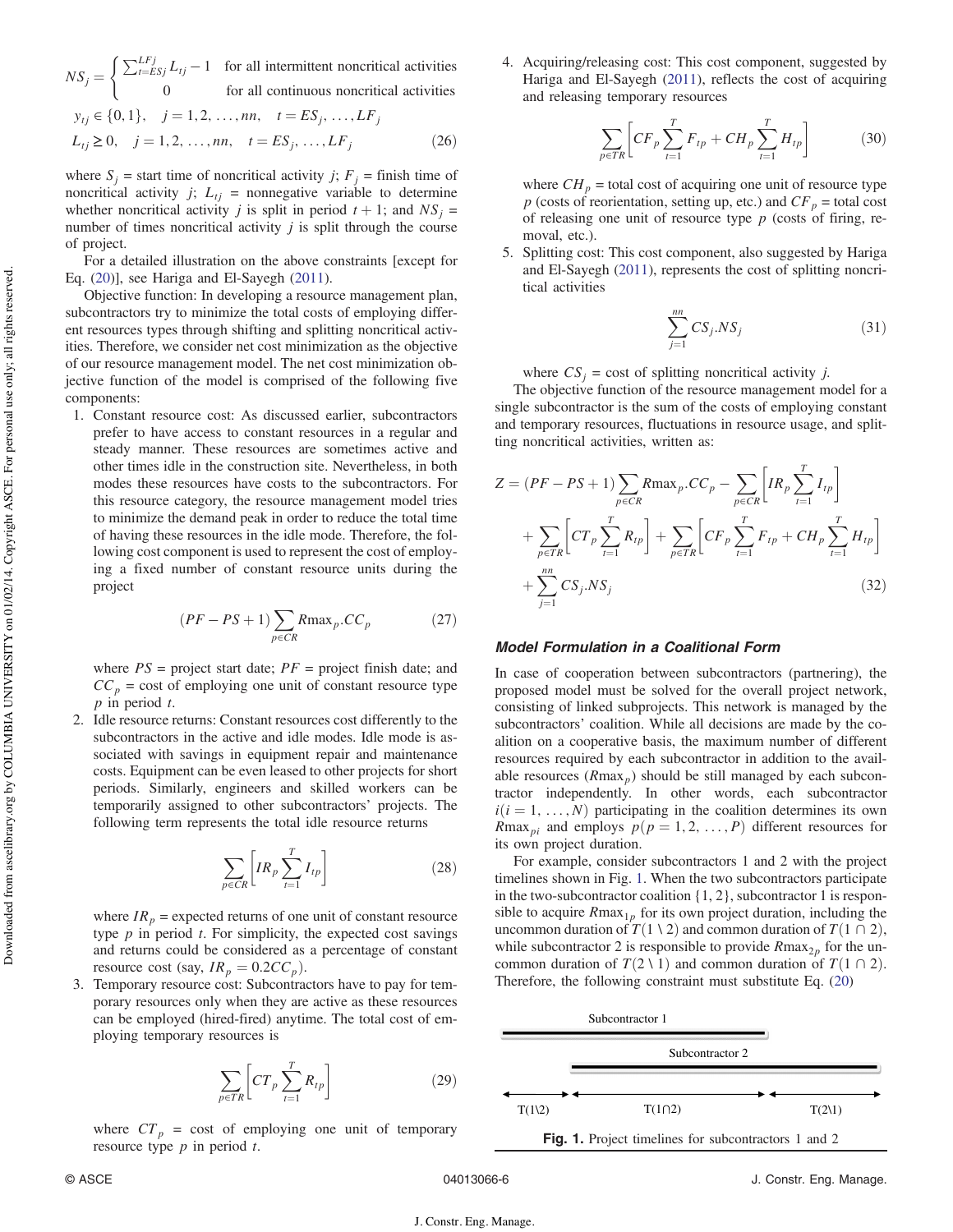$$
R_{tp} - A_{tp} + I_{tp} = \sum_{s: PS_i \le t \le PF_i} R \max_{ip}, \quad t = 1, 2, ..., T \quad \text{and}
$$

$$
p = 1, 2, ..., P \tag{33}
$$

And in the objective function, the constant resource costs component [Eq. [\(27](#page-5-1))] should be replaced by

$$
\sum_{i=1}^{N} (PF_i - PS_i + 1) \sum_{p=1}^{P} R \max_{ip} .CC_p \tag{34}
$$

where  $PS_i$  = project start date for subcontractor i and  $PF_i$  = project finish date for subcontractor i.  $y_{ti}$ ,  $S_j$ ,  $F_j$ ,  $L_{tj}$ ,  $NS_j$ ,  $R_{tp}$ ,  $H_{tp}$ ,  $F_{tp}$ ,  $I_{tp}$ , and  $R$ max<sub>ip</sub> are the decision variables of the developed resource management model.

#### Illustrative Example

For better illustration of the utility of the developed model, consider a large construction project in which three subcontractors are in charge of accomplishing three different subprojects in one site. Fig. [2](#page-6-0) and Table [1](#page-7-0) present the subprojects' bar charts and network information. Among all resources used by subcontractors, three machine types (M1, M2, and M3), and two types of human resources, i.e., skilled worker (SW) and open shop worker (OW), are in common. Resources M1, M2, and SW are the constant resources while resources M3 and OW are temporary resources. Tables [2](#page-7-1) and [3](#page-7-2) indicate the daily resources costs and the available resources units in different periods, respectively. In the idle mode, machines M1 and M2 cost 20% less. Skilled workers cost 33% less in the inactive mode.

To calculate the fair and efficient cost shares of the coalition members based on different cooperative game theory concepts in this super-additive nonconvex problem, we first need to calculate the costs of all possible coalitions. Therefore, we solve the formulated optimization model for singleton coalitions ({1}, {2}, {3}), two-member coalitions  $({1, 2}, {1, 3}, {2, 3})$ , as well as the grand coalition  $({1, 2, 3})$ . In the noncooperative mode (singleton coalitions) each subcontractor tries to level its own resource usage individually. The resulting bar charts for single subcontractors are presented in Fig. [2](#page-6-0).

Table [4](#page-7-3) shows the values of the five components of the objective function for all seven possible coalitions. Comparison of the objective values under full noncooperation and the objective values under partial or full cooperation suggests that cooperation can provide cost-saving opportunities. The bar chart for the grand coalition is presented in Fig. [3.](#page-8-0) This figure shows whether a given activity is ongoing in a given period of time or not.

# **Discussion**

In a multiresource-leveling problem, the leveling is done based on priorities, which specifically come from the considered resource costs in our model. The model starts moving and splitting noncritical activities to level more costly resources and minimize their peak demands as well as the number of hire-fire processes. Activity splitting, as a technique for obtaining more flexibility in activities network, has been applied and often has resulted in more cost-effective plans ([Karaa and Nasr 1986;](#page-11-39) [Son and Mattila 2004;](#page-11-40) [Hariga and](#page-11-36) [El-Sayegh 2011](#page-11-36)). However, the model cannot come up with a desirable leveling for most of resources, especially for small networks such as subcontractors' individual networks even when splitting some activities is allowed. Therefore, there is a considerable cost return potential for subcontractors through leveling common resources by cooperation and use idle resources of each other instead of employing more constant resources from the beginning of their subprojects. A large number of resource idling periods are observable during each subcontractor's subproject (Fig. [4](#page-8-1)), indicating the inefficiency of individual resource management (status quo). Comparison of M1 profiles under individual and collective resource management, presented in Fig. [4](#page-8-1), underlines the value of partnering. Moreover, the zero splitting cost for all subcontractors in status quo (Table [4\)](#page-7-3) indicates the inefficiency of activity splitting in single forms and the higher suitability of coalitions for taking advantage of network flexibilities.

<span id="page-6-0"></span>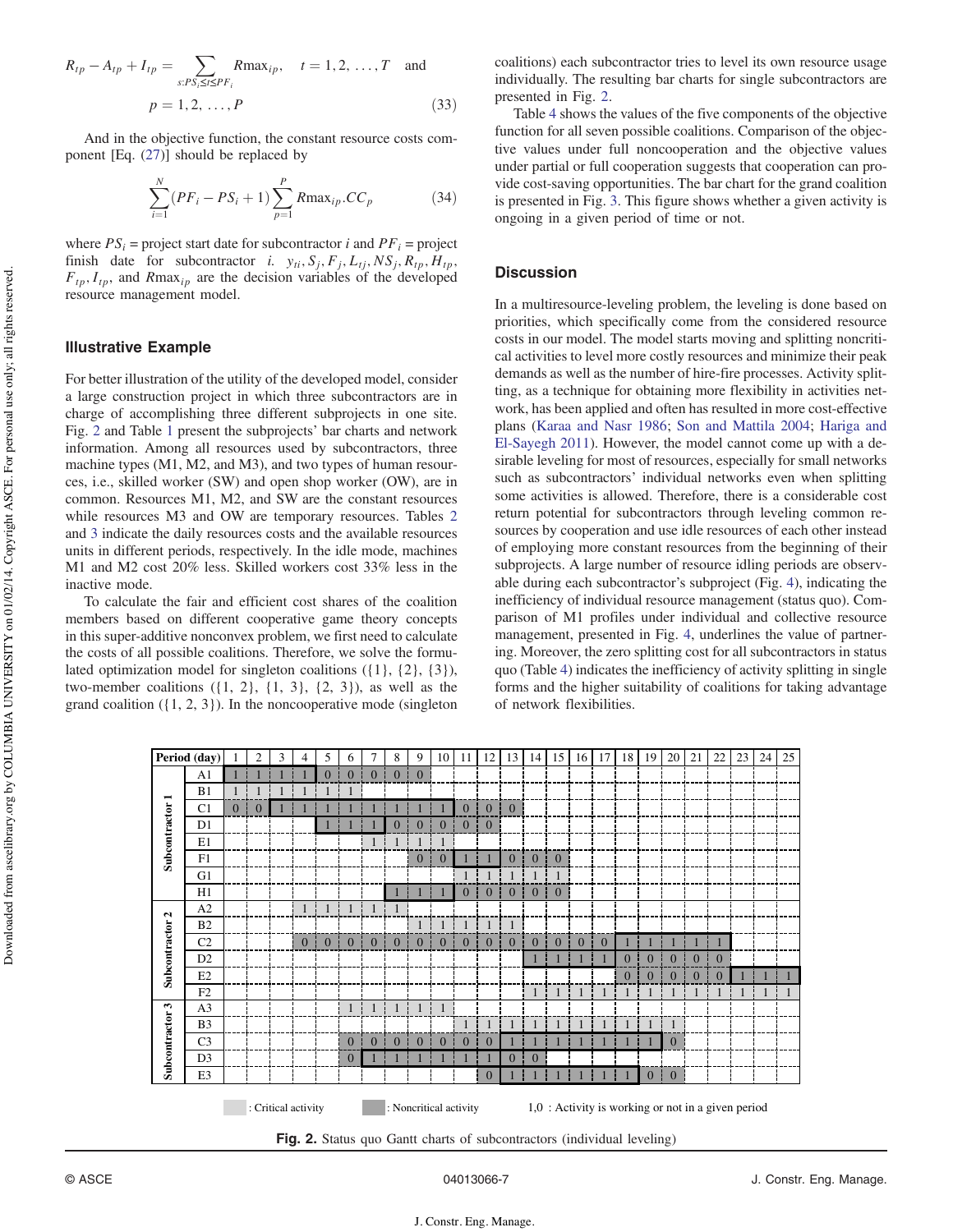<span id="page-7-0"></span>

|                 | <b>Network</b>  |    |    |     |    |          |                  |       | Resource rates $(r_{ip}$ and $r_{ip})$ |                |                |                |           |
|-----------------|-----------------|----|----|-----|----|----------|------------------|-------|----------------------------------------|----------------|----------------|----------------|-----------|
| Activity        | Duration (days) | ES | EF | LS. | LF | TF (day) | Type of activity | CSj   | M1                                     | M <sub>2</sub> | M <sub>3</sub> | <b>SW</b>      | <b>OW</b> |
| Subcontractor 1 |                 |    |    |     |    |          |                  |       |                                        |                |                |                |           |
| A <sub>1</sub>  | 4               |    | 4  | 6   | 9  | 5        | Intermittent     | \$100 |                                        |                | $\Omega$       | 2              | 4         |
| B1              | 6               |    | 6  |     | 6  | $\Omega$ |                  |       | $\theta$                               |                |                |                | 5         |
| C <sub>1</sub>  | 8               |    | 8  | 6   | 13 | 5        | Intermittent     | \$200 |                                        | $\Omega$       | $\Omega$       | 3              | 5         |
| D1              |                 |    | 7  | 10  | 12 |          | Intermittent     | \$100 | $\theta$                               |                |                |                | 8         |
| E1              |                 |    | 10 |     | 10 | 0        |                  |       |                                        | 0              | $\Omega$       |                | 6         |
| F1              |                 | 9  | 10 | 14  | 15 | 5        | Continuous       |       |                                        | $\Omega$       | $\Omega$       | $\overline{c}$ |           |
| G1              | 5               | 11 | 15 | 11  | 15 | $\Omega$ |                  |       |                                        |                | $\Omega$       |                | 9         |
| H1              | 3               | 8  | 10 | 13  | 15 | 5        | Continuous       |       | $\overline{0}$                         | $\overline{2}$ | $\overline{2}$ |                | 6         |
| Subcontractor 2 |                 |    |    |     |    |          |                  |       |                                        |                |                |                |           |
| A2              | 5               | 4  | 8  | 4   | 8  | $\Omega$ |                  |       | $\theta$                               |                |                | 3              |           |
| B <sub>2</sub>  |                 | 9  | 13 | 9   | 13 | $\theta$ |                  |       | $\theta$                               |                | $\Omega$       | 3              | 5         |
| C <sub>2</sub>  |                 | 4  | 8  | 18  | 22 | 14       | Intermittent     | \$200 | $\overline{0}$                         | $\overline{2}$ | $\overline{2}$ | 2              | 10        |
| D2              |                 | 14 | 17 | 19  | 22 | 5        | Intermittent     | \$100 | $\overline{0}$                         |                | $\Omega$       | $\overline{2}$ | 8         |
| E2              | 3               | 18 | 20 | 23  | 25 | 5        | Continuous       |       | $\Omega$                               | $\Omega$       |                |                |           |
| F2              | 12              | 14 | 25 | 14  | 25 | $\Omega$ |                  |       | $\theta$                               |                | $\overline{2}$ |                | 6         |
| Subcontractor 3 |                 |    |    |     |    |          |                  |       |                                        |                |                |                |           |
| A <sub>3</sub>  | 5               | 6  | 10 | 6   | 10 | $\Omega$ |                  |       |                                        | $\theta$       |                | 2              | 4         |
| B <sub>3</sub>  | 10              | 11 | 20 | 11  | 20 | 0        |                  |       |                                        | $\theta$       | $\overline{2}$ | 3              | 5         |
| C <sub>3</sub>  |                 | 6  | 12 | 14  | 20 | 8        | Intermittent     | \$160 | $\overline{2}$                         | $\Omega$       |                |                |           |
| D <sub>3</sub>  | O.              | 6  | 11 | 9   | 14 | 3        | Intermittent     | \$120 |                                        | $\theta$       | 2              |                | 5         |
| E3              | 6               | 12 | 17 | 15  | 20 | 3        | Intermittent     | \$120 | $\overline{0}$                         | $\Omega$       | $\Omega$       | $\overline{c}$ | 5         |

<span id="page-7-1"></span>Table 2. Daily Resource Costs and Idle Resource Returns

|           | Resources |                |       |           |       |  |  |  |
|-----------|-----------|----------------|-------|-----------|-------|--|--|--|
| Parameter | M1        | M <sub>2</sub> | M3    | <b>SW</b> | OW    |  |  |  |
| CC        | \$1,000   | \$800          |       | \$300     |       |  |  |  |
| CT        |           |                | \$500 |           | \$150 |  |  |  |
| <b>CI</b> |           |                | \$100 |           | \$25  |  |  |  |
| CD        |           |                | \$100 |           | \$75  |  |  |  |
| IR        | \$200     | \$160          |       | \$100     |       |  |  |  |

As Table [4](#page-7-3) suggests, participation of subcontractor 1 in all possible coalitions  $({1,2}, {1,3},$  and  ${1,2,3}$ ) is more valuable than other subcontractors in terms of the resulting cost savings. Thus, this subcontractor may claim for a higher share from the incremental benefits of cooperation (cost reduction). Although the period of time that subcontractor 1's network overlaps networks

<span id="page-7-2"></span>Table 3. Subcontractors' Available Resources and Overlapping Periods

of subcontractors 2 and 3 is the shortest  $(12 + 10 = 22$  days according to Table [3\)](#page-7-2), this subcontractor can benefit the most from cooperation because of having more resources in common with other subcontractors and having more flexibility in its network. Due to having less common resources and less flexibility in their networks, partnering of subcontractors 2 and 3 would not result in considerable benefits, even though the two subcontractors have the longest overlap (15 days).

## Allocation of Cooperative Gains

While partnering can result in major cost savings, the main challenge is how to share the benefits (savings) on a fair and efficient basis among the cooperating parties. We use cooperative game theory concepts to determine the fair and efficient share of the subcontractors such that they have no motivation to leave the grand

|               |                        |          |  | M3 | <b>SW</b> | OW | Overlapped period with Subcontractor | Sum of     |            |                             |
|---------------|------------------------|----------|--|----|-----------|----|--------------------------------------|------------|------------|-----------------------------|
| Subcontractor | Availability<br>period | M2<br>M1 |  |    |           |    | (days)                               | $2$ (days) | $3$ (days) | overlapped<br>period (days) |
|               | day $1$ -day $15$      |          |  |    |           |    | -                                    |            | 10         | 22                          |
| ∠             | day $4$ -day $25$      |          |  |    |           |    | 12                                   |            |            | 27                          |
|               | day $6$ -day $20$      |          |  |    |           |    | 10                                   |            |            | 25                          |

<span id="page-7-3"></span>

|  |  |  |  |  |  | Table 4. Values of the Objective Function and Its Components for All Possible Coalitions (\$) |  |  |  |  |  |
|--|--|--|--|--|--|-----------------------------------------------------------------------------------------------|--|--|--|--|--|
|--|--|--|--|--|--|-----------------------------------------------------------------------------------------------|--|--|--|--|--|

|                                    | Coalition |        |                    |            |            |            |               |  |  |
|------------------------------------|-----------|--------|--------------------|------------|------------|------------|---------------|--|--|
| Objective function component       |           | [2]    | $\left\{3\right\}$ | $\{1, 2\}$ | $\{1, 3\}$ | $\{2, 3\}$ | $\{1, 2, 3\}$ |  |  |
| Constant resources cost            | 36,000    | 6.600  | 52,500             | 30,600     | 60,000     | 54,600     | 52,500        |  |  |
| Idle resources returns             | 6.660     | 5.100  | 6.900              | 10.140     | 6.060      | 10.500     | 8.060         |  |  |
| Temporary resource costs           | 39,150    | 54,900 | 44,650             | 94,050     | 83,800     | 99.550     | 13,8700       |  |  |
| Acquiring/releasing costs          | 2.500     | 2.800  | 2.100              | 4.400      | 4.700      | 4.900      | 6.900         |  |  |
| Splitting costs                    |           |        |                    | 200        | 220        | 160        | 940           |  |  |
| Total cost                         | 70,990    | 59,200 | 92,350             | 119.110    | 142,660    | 148.710    | 190,980       |  |  |
| Incremental benefit of cooperation | $\Omega$  |        |                    | 11.080     | 20,680     | 2.840      | 31,560        |  |  |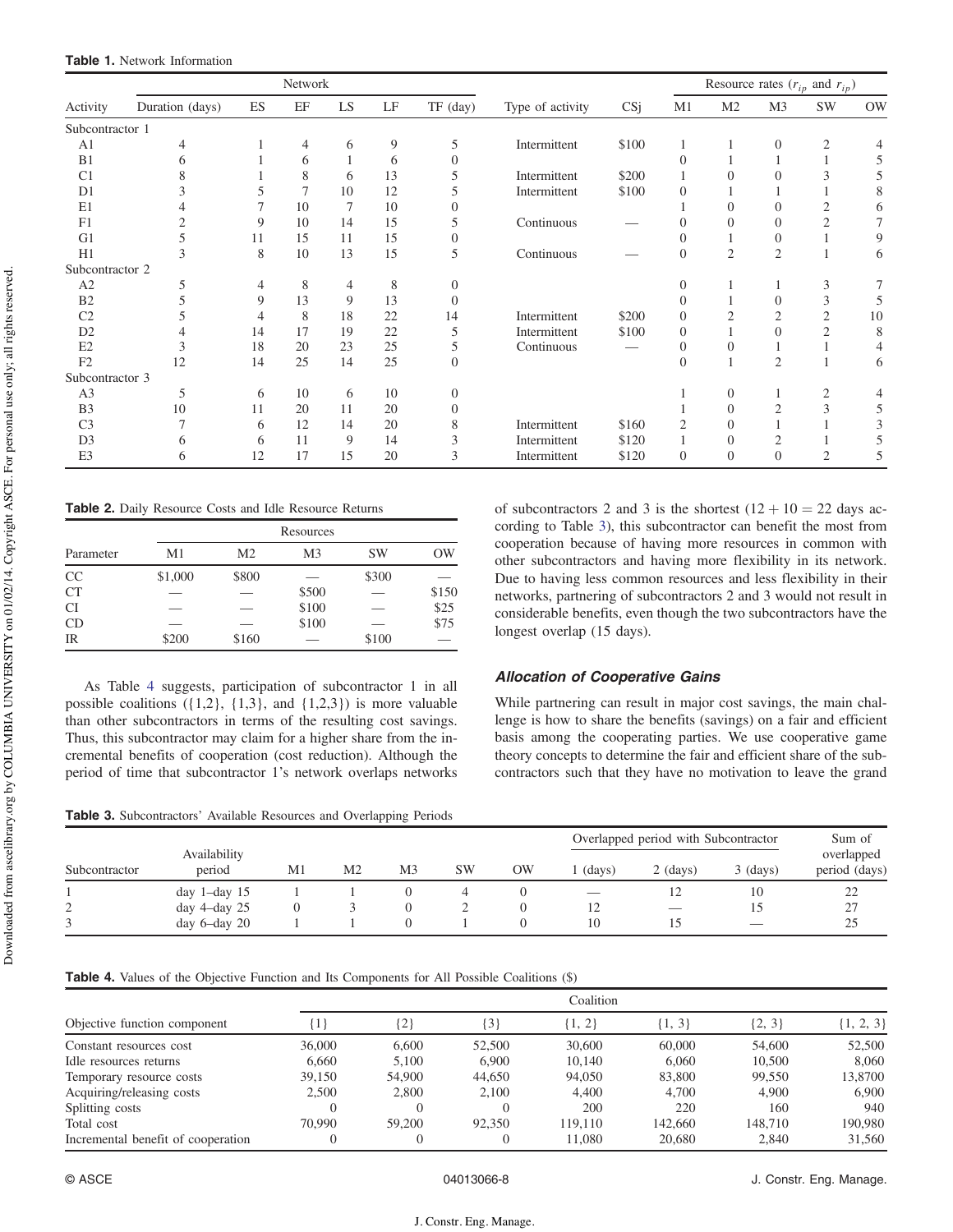<span id="page-8-0"></span>

<span id="page-8-1"></span>Downloaded from ascelibrary.org by COLUMBIA UNIVERSITY on 01/02/14. Copyright ASCE. For personal use only; all rights reserved. Downloaded from ascelibrary.org by COLUMBIA UNIVERSITY on 01/02/14. Copyright ASCE. For personal use only; all rights reserved.

payments are allowed; subcontractors cooperatively provide the required resources, and share the total cost of cooperation. In this case, parties can benefit from the Pareto-optimal social planner solution, yielding the highest level of cost saving. When utility is not transferrable, parties cannot benefit from the social planner solution and the overall savings will not be Pareto-optimal (although sometimes more practical). In that case, the problem finds a different structure and should be solved differently [e.g., Madani ([2011](#page-11-17))]. Construction partnering with nontransferrable utilities may only involve sharing the common resources and no cost sharing. Future studies can focus on nontransferrable utility partnering problems.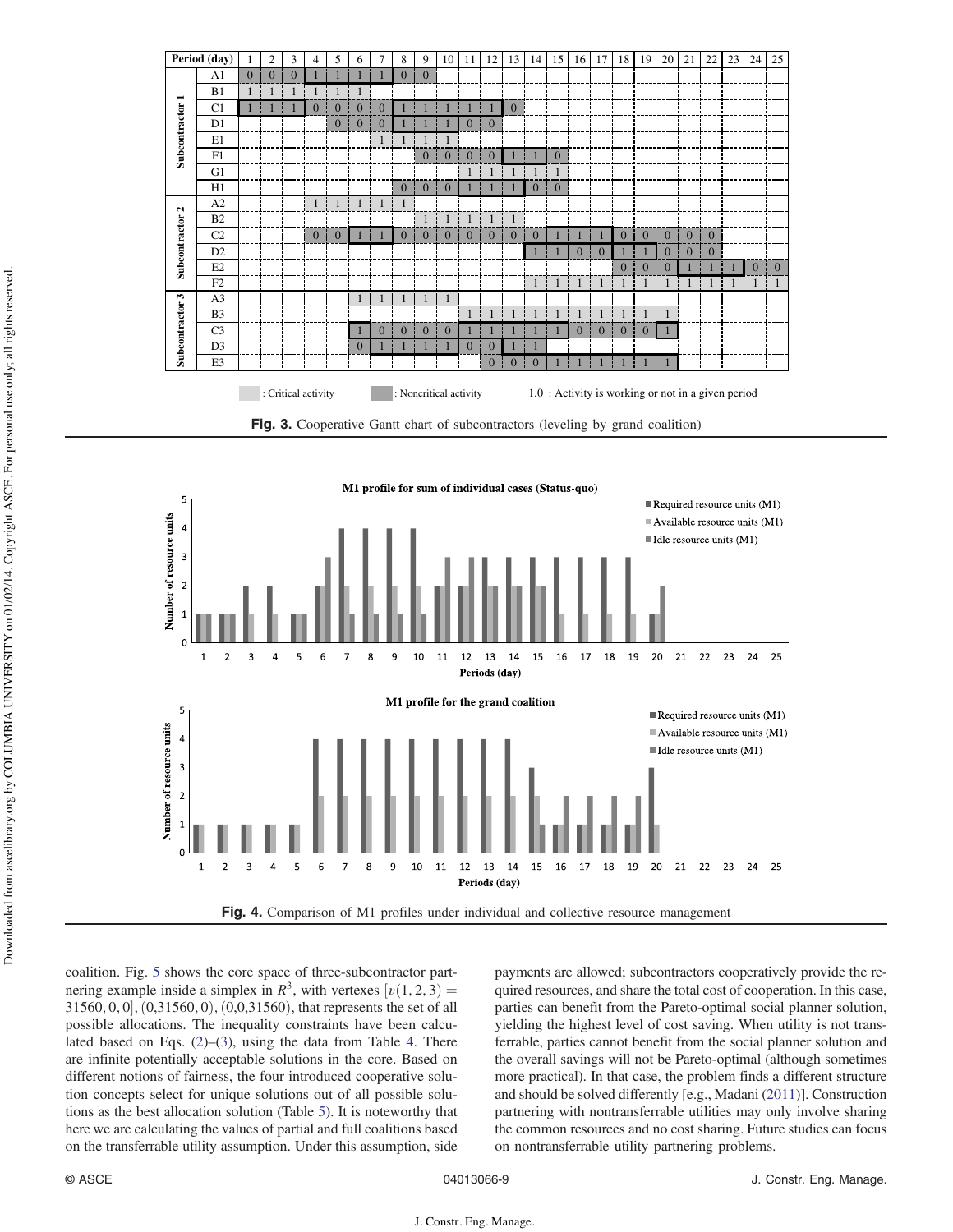<span id="page-9-0"></span>

<span id="page-9-1"></span>Table 5. Allocation of Cooperative Gains Based on the Four Cooperative Game Theory Solutions

|               |                                                                                                                                                   |                                   | Solution                         |                                  |                                  |
|---------------|---------------------------------------------------------------------------------------------------------------------------------------------------|-----------------------------------|----------------------------------|----------------------------------|----------------------------------|
| Subcontractor | Cooperation<br>Results                                                                                                                            | Nash-                             | Harsanyi Nucleolus               | <b>Shapley</b><br>value          | $T-$<br>value                    |
| 1             | Allocated cost (\$)<br>Cost difference with<br>respect to the non-<br>cooperative case $(\%)$                                                     | 60,470<br>15%                     | 59,910<br>16%                    | 56,123<br>21%                    | 55,854<br>21%                    |
|               | Resulted benefits (\$)<br>Allocated cost (\$)<br>Cost difference with<br>respect to the non-<br>cooperative case $(\%)$                           | 10,520<br>48,680<br>18%           | 11,080<br>53,760<br>$9\%$        | 14,867<br>53,253<br>10%          | 15,136<br>53,502<br>10%          |
| 3             | Resulted benefits (\$)<br>Allocated cost (\$)<br>Cost difference with<br>respect to the non-<br>cooperative case $(\%)$<br>Resulted benefits (\$) | 10,520<br>81,830<br>11%<br>10,520 | 5,440<br>77,310<br>16%<br>15,040 | 5,947<br>81,603<br>12%<br>10.747 | 5,698<br>81,624<br>12%<br>10,726 |

## Solution Acceptability and Stability

While all the core solutions, including the four selected solutions based on cooperative game theory solution methods, are potentially acceptable based on mathematical calculations, parties may find many of them unfair in practice. Parties who find an allocation solution unfair have motivations for leaving the grand coalition and forming partial coalitions or act individually, making the grand coalition unstable. For instance, in this example the shape of the core (Fig. [5](#page-9-0)) implicitly suggests the final allocation should follow the  $x(1) > x(3) > x(2)$  order. Therefore, although Nucleolus has been proposed as an acceptable and efficient solution to cooperative game theory problems, Nucleolus allocation might not be a fair solution in the example problem.

Stability of cooperative allocation solutions must be acceptable as evaluated to ensure their feasibility. A simple approach to identify the most stable solution is to use social choice rules or voting theory methods [\(Sheikhmohammady and Madani 2008](#page-11-41); [Shalikarian et al. 2011\)](#page-11-42). Plurality rule is one of the social choice rules, commonly used to simply identify the most popular allocation solution [\(Dinar and Howitt 1997;](#page-10-8) [Madani and Dinar 2012\)](#page-11-15). Plurality rule chooses the most preferred solution by the most number of users. Table [6](#page-9-2) shows how the subcontractors rank the four

<span id="page-9-2"></span>Table 6. Preference Orders of the Subcontractors over the Four Cooperative Game Theory Solutions

|             | Solution                                                          |  |  |  |  |  |  |  |
|-------------|-------------------------------------------------------------------|--|--|--|--|--|--|--|
|             | Subcontractor Nash-Harsanyi Nucleolus Shapley value $\tau$ -value |  |  |  |  |  |  |  |
|             |                                                                   |  |  |  |  |  |  |  |
|             |                                                                   |  |  |  |  |  |  |  |
|             |                                                                   |  |  |  |  |  |  |  |
| Total score |                                                                   |  |  |  |  |  |  |  |

<span id="page-9-3"></span>Table 7. Propensity to Disrupt of the Subcontractors under the Four Cooperative Game Theory Solutions

|                               | Solution          |           |                  |               |  |  |  |
|-------------------------------|-------------------|-----------|------------------|---------------|--|--|--|
| Subcontractor                 | Nash-<br>Harsanyi | Nucleolus | Shapley<br>value | $T-$<br>value |  |  |  |
|                               | 1.73              | 1.59      | 0.93             | 0.90          |  |  |  |
| $\overline{2}$                | 0.03              | 1.00      | 0.83             | 0.91          |  |  |  |
| 3                             | 0.95              | 0.36      | 0.91             | 0.91          |  |  |  |
| Maximum propensity to disrupt | 1.73              | 1.59      | 0.93             | 0.91          |  |  |  |

cooperative game theory solutions. In Table [6,](#page-9-2) rank 4 belongs to the most-preferred allocation by the subcontractor and rank 1 belongs to the least-preferred allocation. Based on the plurality rule, the Shapley allocation and then the  $\tau$ -value allocation are the best solutions, acceptable by the majority.

While application of social choice rules is straightforward, due to their qualitative nature, social choice rules sometimes fail to identify the most stable solution correctly. Thus, quantitative stability evaluation methods are believed to be more appropriate for selecting the most stable solution and for providing useful stability assessment information [\(Madani and Dinar 2012\)](#page-11-15). The propensity to disrupt method ([Gately 1974](#page-11-43)) is one of the quantitative stability evaluation methods used in the cooperative game theory literature. Basically, this method determines the most stable solution with respect to the players' powers in the grand coalition. Player *i*'s propensity to disrupt ( $PTD_i$ ) is defined as ([Gately 1974](#page-11-43); [Straffin and Heaney 1981\)](#page-11-44)

$$
PTD_i = \frac{\sum_{j \neq i} x(i) - v(N \setminus i)}{x(i) - v(i)}
$$
(35)

As an indicator of player  $i$ 's power,  $PTD_i$  is essentially the ratio of what the other players  $(N \setminus i)$  will lose if player *i* refuses to cooperate and leaves the grand coalition, to what player  $i$  will lose by leaving the grand coalition. The higher the propensity to disrupt of a player, the higher his negotiation power. Generally, a low  $\text{PTD}_i$ reflects a high enthusiasm for cooperation and staying the grand coalition. On the other hand, a player with a high  $PTD_i$  is not as enthusiastic about staying in the coalition and his high level of contribution to the grand coalition gives him a great negotiation power. This player can potentially use this power and threaten the other players that he will leave the grand coalition so that he can obtain a higher share.

Table [7](#page-9-3) shows the propensity to disrupt (PTD) of the subcontractors for the four different game theory solutions. According to this table, the  $\tau$ -value solution is the most stable solution as under the  $\tau$ -value allocation method all subcontractors have the same power. Furthermore, this method yields the lowest maximum PTD (0.91). The Shapley solution is the second best allocation solution based on the players' PTD. The other two cooperative game theory solutions are not stable in practice, as they do not distribute negotiation powers equally.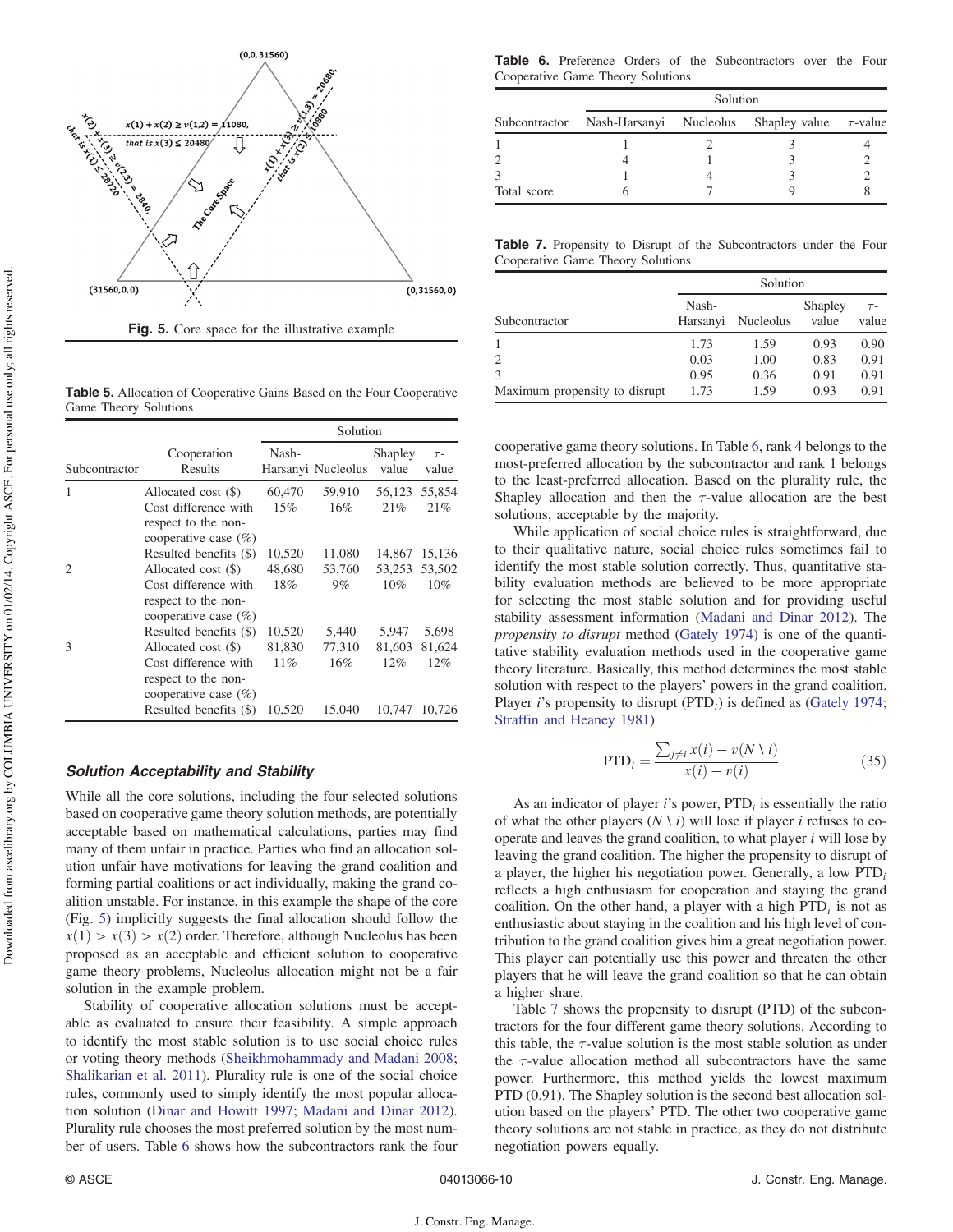Although both stability evaluation methods (plurality rule and PTD) selected the same allocation methods ( $\tau$ -value and Shapley value) in this case, application of a quantitative method was necessary to obtain detailed information about the general quality of the solutions and the power distributions under each method. Having access to such information is more critical in cooperative game theory problems involving more players.

# **Conclusions**

This article suggested cooperative game theory as an appropriate framework for analyzing joint resource management in construction. Under this framework, aligned with CII's fundamental definition of partnering [\(CII 1991\)](#page-10-4), an alliance (a coalition) is formed by subcontractors for cooperative management of the construction resources, resulting in incremental benefits for the participating subcontractors. The suggested analysis framework can help determining the maximum total obtainable values by subcontractors partnering in resource management under each feasible coalition. As indicated through a numerical example, cooperative game theory methods help design fair, efficient, and stable schemes for sharing the benefits of cooperation. For partnering to be feasible and profitable, the partners' roles and responsibilities should be clearly determined in advance. In case of partnering, the plan under the grand coalition of subcontractors reflects the optimal road map for partners and determines which resources have to be shared and when.

To facilitate joint resource management in construction, this study generalized the single-decision-maker resource-leveling model to a multiple decision-makers' resource-leveling model. The suggested model can be used by partnering subcontractors to manage construction resources more efficiently on a cooperative basis, resulting in considerable cost savings. Partnering makes the feasible solution space of the resource-leveling problem larger, with the potential to improve the Pareto-optimal solution. From the game theoretic perspective, partnering can be considered as linking games, generally resulting in expansion of the solution space and opportunities for finding win-win solutions ([Madani 2011](#page-11-17)), associated with cost reductions. Results from applying the suggested model to a theoretical example indicate that having more resources in common and more flexibility in the activities' network makes short-term partnering more valuable while those flexibilities may remain unused under individually-based resource management. Moreover, while the idea of project breakdown into several subprojects helps a general contractor benefit from different subcontractors' specialization and experience, the idea of considering horizontal partnering among subcontractors can lead to a more cost-effective resource management. This underlines the need for reconsideration of the current project management practices focusing on task breakdown within individual planning boundaries.

While potentially all parties can benefit from cooperation, enforcing cooperation may be challenging in practice due to several reasons, including, but not limited to, lack of trust and information, lack of monitoring and information sharing mechanisms, high transaction costs, involvement of too many parties, diversity of needs, different scopes of work and work schedules, legal issues, unpredictable changes, different subcontractor sizes/powers (company size, capital, etc.), and desire for competition. Discussion on possible impacts of each of these factors on forming cooperative mechanisms needs further investigation. In-depth interviews and surveys might be conducted in future studies with both general contractors and subcontractors in order to get insights from different aspects and to design effective procedures to overcome different barriers for implementing the proposed framework in practice. Nevertheless, cooperation among smaller contractors seems promising due to the significant potential for incremental benefits and because of their less complex and shorter schedules. Different measures such as binding agreements and various supervising mechanisms may be applied to enforce and sustain the cooperation. It might be argued that considerable cooperative gains cannot provide sufficient motivation in forming coalitions when subcontractors are competitors in the local market. However, experience shows that cooperation can be implemented in practice even when it involves big companies in fiercely competitive industries such as the automobile industry ([Brandenburger and Nalebuff 1996](#page-10-9)).

This study considered the critical aspects of real-world construction management problems. However, modeling often differs from practice, as it always involves simplifying assumptions that should not be ignored when interpreting results to advise policy making [\(Madani 2013](#page-11-45)). These simplifications, which might be addressed in future studies, include (1) having the same objective and strategy for resource management on a short-term basis for all subcontractors, assuming that they are all interested in minimizing resource management costs using a resource leveling model; (2) categorizing all resources into constant resources and temporary resources based on subcontractors, resource usage behavior; (3) assuming that subcontractors keep the same set of resources on site when they are idle; (4) assuming that subcontractors incur extra cost for hiring/ firing processes; and (5) assuming that the problem is a transferable utility game and common resources are equally valued by partnering subcontractors.

A balance was struck between the need to keep the model simple and understandable and the need to provide a reasonable and plausible representation of the real problem. Future modeling efforts may capture other aspects of construction problems (e.g., budget limitations, timing issues), consider transaction costs of cooperation, and evaluate the sensitivity of critical parameters on feasibility of cooperation and stability of solutions.

## <span id="page-10-5"></span>**References**

- <span id="page-10-9"></span>Barlow, J. (2000). "Innovation and learning in complex offshore construction projects." [Research policy](http://dx.doi.org/10.1016/S0048-7333(00)00115-3), 29(7–8), 973–989.
- <span id="page-10-4"></span>Brandenburger, A. M., and Nalebuff, B. J. (1996). Co-opetition. Currency, New York.
- <span id="page-10-1"></span>Construction Industry Institute (CII). (1991). "In search of partnering excellence." Special Publication No. 17-1, Rep., Partnering Task Force of CII, Austin, TX.
- <span id="page-10-0"></span>Costantino, N., and Pietroforte, R. (2002). "Subcontracting practices in USA homebuilding—an empirical verification of Eccles's findings 20 years later." [Eur. J. Purch. Supply Manage.](http://dx.doi.org/10.1016/S0969-7012(01)00019-3), 8(1), 15–23.
- <span id="page-10-6"></span>Dainty, A. R. J., Briscoe, G. H., and Millett, S. J. (2001). "Subcontractor perspectives on supply chain alliances." [Constr. Manage. Econ.](http://dx.doi.org/10.1080/01446190110089727), 19(8), 841–[848.](http://dx.doi.org/10.1080/01446190110089727)
- <span id="page-10-8"></span>DeVilbiss, C. E., and Leonard, P. (2000). "Partnering is the foundation of a learning organization." [J. Manage. Eng.](http://dx.doi.org/10.1061/(ASCE)0742-597X(2000)16:4(47))[, 10.1061/\(ASCE\)0742-597X](http://dx.doi.org/10.1061/(ASCE)0742-597X(2000)16:4(47)) [\(2000\)16:4\(47\), 47](http://dx.doi.org/10.1061/(ASCE)0742-597X(2000)16:4(47))–57.
- <span id="page-10-2"></span>Dinar, A., and Howitt, R. E. (1997). "Mechanisms for allocation of environmental control cost: Empirical tests of acceptability and stability." [J. Environ. Manage.](http://dx.doi.org/10.1006/jema.1995.0088), 49(2), 183–203.
- <span id="page-10-7"></span>Edwards, D. J. (2003). "Accident trends involving construction plant: an exploratory analysis." [J. Constr. Res.](http://dx.doi.org/10.1142/S1609945103000406), 4(2), 161-173.
- <span id="page-10-3"></span>Eriksson, P. E. (2007). "Cooperation and partnering in facilities construction—empirical application of prisoner's dilemma." [Facilities](http://dx.doi.org/10.1108/02632770710716902), [25\(1/2\), 7](http://dx.doi.org/10.1108/02632770710716902)–19.
- Faulkner, A. C., and Day, A. K. (1986). "Images of status and performance in building team occupations." [Constr. Manage. Econ](http://dx.doi.org/10.1080/01446198600000019), 4(3), 245-260.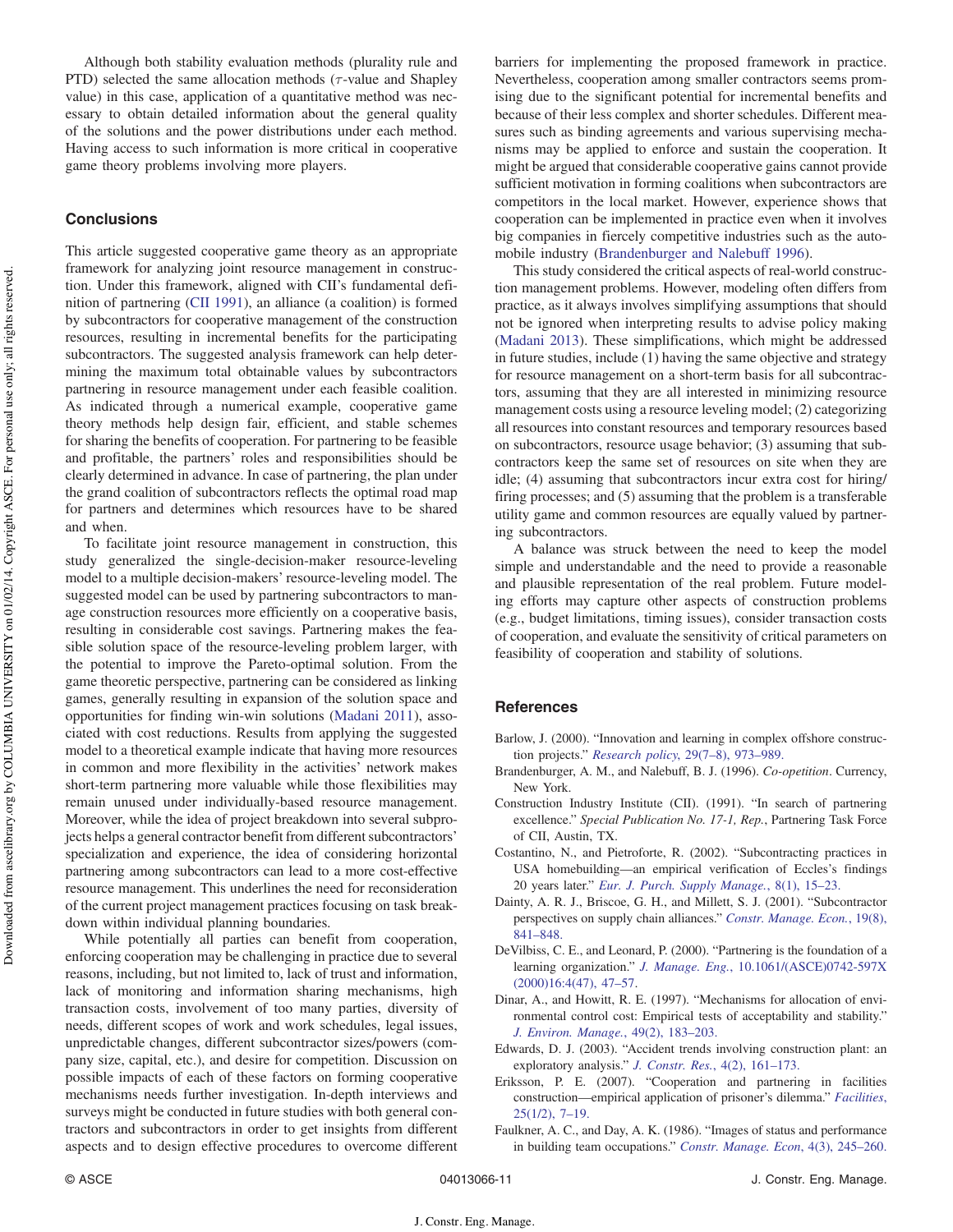- <span id="page-11-43"></span>Gately, D. (1974). "Sharing the gains from regional cooperation: a game theoretic application to planning investment in electric power." [Int.](http://dx.doi.org/10.2307/2526099) Econ. Rev.[, 15\(1\), 195](http://dx.doi.org/10.2307/2526099)–208.
- <span id="page-11-28"></span>Gillies, D. B. (1959). "Solutions to general non-zero-sum games." Contributions to the theory of games, A. W. Tucker, and D. R. Luce eds., Princeton University Press, Princeton, NJ, 47–85.
- <span id="page-11-25"></span>Hanaoka, S., and Palapus, H. P. (2012). "Reasonable concession period for build-operate-transfer road projects in the Philippines" Int. J. Proj. Manage., 30(8), 938–949.
- <span id="page-11-36"></span>Hariga, M., and El-Sayegh, S. M. (2011). "Cost optimization model for the multiresource leveling problem with allowed activity splitting." [J. Construct. Eng. Manage.](http://dx.doi.org/10.1061/(ASCE)CO.1943-7862.0000251)[, 10.1061/\(ASCE\)CO.1943-7862.0000251,](http://dx.doi.org/10.1061/(ASCE)CO.1943-7862.0000251) [56](http://dx.doi.org/10.1061/(ASCE)CO.1943-7862.0000251)–64.
- <span id="page-11-29"></span>Harsanyi, J. C. (1959). "A bargaining model for the cooperative n-person game." Contributions to the theory of games, A. W. Tucker, and D. R. Luce, eds., Princeton University Press, Princeton, NJ, 324–356.
- <span id="page-11-30"></span><span id="page-11-8"></span>Harsanyi, J. C. (1963). "A simplified bargaining model for the n-person game." [Int. Econ. Rev.](http://dx.doi.org/10.2307/2525487), 4(2), 194–220.
- Hartmann, S., and Briskorn, D. (2010). "A survey of variants and extensions of the resource-constrained project scheduling problem." [Eur. J.](http://dx.doi.org/10.1016/j.ejor.2009.11.005) Oper. Res.[, 207\(1\), 1](http://dx.doi.org/10.1016/j.ejor.2009.11.005)–14.
- <span id="page-11-3"></span>Hartmann, A., Ling, F., and Tan, J. (2009). "Relative importance of subcontractor selection criteria evidence from Singapore." [J. Construct.](http://dx.doi.org/10.1061/(ASCE)0733-9364(2009)135:9(826)) [Eng. Manage.](http://dx.doi.org/10.1061/(ASCE)0733-9364(2009)135:9(826))[, 10.1061/\(ASCE\)0733-9364\(2009\)135:9\(826\), 826.](http://dx.doi.org/10.1061/(ASCE)0733-9364(2009)135:9(826))
- <span id="page-11-21"></span><span id="page-11-2"></span>Higgin, G., and Jessop, N. (1965). Communications in the building industry, 2nd Ed., Tavistock, London.
- <span id="page-11-22"></span>Ho, S. P. (2005). "Bid compensation decision model for projects with costly bid preparation." [J. Construct. Eng. Manage.](http://dx.doi.org/10.1061/(ASCE)0733-9364(2005)131:2(151)), 10.1061/(ASCE)0733-[9364\(2005\)131:2\(151\), 151](http://dx.doi.org/10.1061/(ASCE)0733-9364(2005)131:2(151))–159.
- Ho, S. P. (2006). "Model for financial renegotiation in public-private partnership projects and its policy implications: game theoretic view." [J. Construct. Eng. Manage.](http://dx.doi.org/10.1061/(ASCE)0733-9364(2006)132:7(678))[, 10.1061/\(ASCE\)0733-9364\(2006\)132:7](http://dx.doi.org/10.1061/(ASCE)0733-9364(2006)132:7(678)) [\(678\), 678](http://dx.doi.org/10.1061/(ASCE)0733-9364(2006)132:7(678))–688.
- <span id="page-11-27"></span><span id="page-11-20"></span>Ho, S. P., and Liu, L. Y. (2004). "Analytical model for analyzing construction claims and opportunistic bidding." [J. Construct. Eng. Manage.](http://dx.doi.org/10.1061/(ASCE)0733-9364(2004)130:1(94)), [10.1061/\(ASCE\)0733-9364\(2004\)130:1\(94\), 94](http://dx.doi.org/10.1061/(ASCE)0733-9364(2004)130:1(94))–104.
- <span id="page-11-4"></span>Hsueh, S. L., and Yan, M.-R. (2011). "Contribution-based profit-sharing scheme for joint ventures." [Technol. Econ. Dev. Econ.](http://dx.doi.org/10.3846/20294913.2011.580578), 17(3), 445-458.
- <span id="page-11-16"></span>Humphreys, P., Matthews, J., and Kumaraswamy, M. (2003). "Preconstruction project partnering: From adversarial to collaborative relationships." [Supply Chain Manage. Int. J.](http://dx.doi.org/10.1108/13598540310468760), 8(2), 166–178.
- <span id="page-11-7"></span>Just, R. E., and Netanyahu, S. (2004). "Implications of 'victim pays' infeasibilities for interconnected games with an illustration for aquifer sharing under unequal access costs." [Water Resour. Res.](http://dx.doi.org/10.1029/2003WR002528), W05S02, 1–[11.](http://dx.doi.org/10.1029/2003WR002528)
- <span id="page-11-39"></span>Kang, L. S. (2001). "Optimal schedule planning for multiple, repetitive construction process." [J. Construct. Eng. Manage.](http://dx.doi.org/10.1061/(ASCE)0733-9364(2001)127:5(382)), 10.1061/(ASCE) [0733-9364\(2001\)127:5\(382\), 382](http://dx.doi.org/10.1061/(ASCE)0733-9364(2001)127:5(382))–390.
- <span id="page-11-35"></span>Karaa, F., and Nasr, A. (1986). "Resource management in construction." [J. Construct. Eng. Manage.](http://dx.doi.org/10.1061/(ASCE)0733-9364(1986)112:3(346))[, 10.1061/\(ASCE\)0733-9364\(1986\)112:3](http://dx.doi.org/10.1061/(ASCE)0733-9364(1986)112:3(346)) [\(346\), 346](http://dx.doi.org/10.1061/(ASCE)0733-9364(1986)112:3(346))–357.
- <span id="page-11-1"></span>Koulinas, G., and Anagnostopoulos, K. (2012). "Construction resource allocation and leveling using a threshold accepting–Based hyperheuristic algorithm." [J. Construct. Eng. Manage.](http://dx.doi.org/10.1061/(ASCE)CO.1943-7862.0000492), 10.1061/(ASCE)CO [.1943-7862.0000492, 854](http://dx.doi.org/10.1061/(ASCE)CO.1943-7862.0000492)–863.
- <span id="page-11-18"></span>Kumaraswamy, M. M., and Matthews, J. D. (2000). "Improved subcontractor selection employing partnering principles." [J. Manage. Eng.](http://dx.doi.org/10.1061/(ASCE)0742-597X(2000)16:3(47)), [10.1061/\(ASCE\)0742-597X\(2000\)16:3\(47\), 47](http://dx.doi.org/10.1061/(ASCE)0742-597X(2000)16:3(47))–57.
- <span id="page-11-10"></span>Lazar, F. D. (2000). "Project partnering: improving the likelihood of win/ win outcomes." [J. Manage. Eng.](http://dx.doi.org/10.1061/(ASCE)0742-597X(2000)16:2(71))[, 10.1061/\(ASCE\)0742-597X\(2000\)](http://dx.doi.org/10.1061/(ASCE)0742-597X(2000)16:2(71)) [16:2\(71\), 71](http://dx.doi.org/10.1061/(ASCE)0742-597X(2000)16:2(71))–83.
- <span id="page-11-17"></span>Madani, K. (2010). "Game theory and water resources." [J. Hydrol.](http://dx.doi.org/10.1016/j.jhydrol.2009.11.045), 381(3–[4\), 225](http://dx.doi.org/10.1016/j.jhydrol.2009.11.045)–238.
- <span id="page-11-45"></span>Madani, K. (2011). "Hydropower licensing and climate change: Insights from cooperative game theory." [Adv. Water Resour.](http://dx.doi.org/10.1016/j.advwatres.2010.10.003), 34(2), 174-183.
- Madani, K. (2013). "Modeling international climate change negotiations more responsibly: Can highly simplified game theory models provide reliable policy insights?" [Ecol. Econ.](http://dx.doi.org/10.1016/j.ecolecon.2013.02.011), 90, 68–76.
- <span id="page-11-15"></span>Madani, K., and Dinar, A. (2012). "Cooperative institutions for sustainable common pool resource management: Application to groundwater." [Water Resour. Res.](http://dx.doi.org/10.1029/2011WR010849), 48(9).
- <span id="page-11-13"></span>Madani, K., and Hipel, K. W. (2011). "Non-cooperative stability definitions for strategic analysis of generic water resources conflicts." [Water Res.](http://dx.doi.org/10.1007/s11269-011-9783-4) Manage.[, 25\(8\), 1949](http://dx.doi.org/10.1007/s11269-011-9783-4)–1977.
- <span id="page-11-11"></span>Madani, K., and Lund, J. R. (2011). "California's Sacramento-San Joaquin delta conflict: From cooperation to chicken." [Water Res. Plann.](http://dx.doi.org/10.1061/(ASCE)WR.1943-5452.0000164) [Manage.](http://dx.doi.org/10.1061/(ASCE)WR.1943-5452.0000164)[, 10.1061/\(ASCE\)WR.1943-5452.0000164, 90](http://dx.doi.org/10.1061/(ASCE)WR.1943-5452.0000164)–99.
- <span id="page-11-12"></span>Madani, K., and Lund, J. R. (2012). "A Monte-Carlo game theoretic approach for multi-criteria decision making under uncertainty." [Adv.](http://dx.doi.org/10.1016/j.advwatres.2011.02.009) [Water Resour.](http://dx.doi.org/10.1016/j.advwatres.2011.02.009), 35(5), 607–616.
- <span id="page-11-38"></span>Mattila, K., and Abraham, D. (1998). "Resource leveling of linear schedules using integer linear programming." [J. Construct. Eng. Manage.](http://dx.doi.org/10.1061/(ASCE)0733-9364(1998)124:3(232)), [10.1061/\(ASCE\)0733-9364\(1998\)124:3\(232\), 232](http://dx.doi.org/10.1061/(ASCE)0733-9364(1998)124:3(232))–244.
- <span id="page-11-23"></span>Medda, F. (2007). "A game theory approach for the allocation of risks in transport public private partnerships." Int. J. Proj. Manage., 25(3), 213–218.
- <span id="page-11-9"></span>Myerson, R. B. (1991). Game theory: Analysis of conflict, Harvard University Press, Cambridge, MA.
- <span id="page-11-31"></span>Nash, J. (1953). "Two-person cooperative games." [Econometrica: J.](http://dx.doi.org/10.2307/1906951) [Econometric Soc.](http://dx.doi.org/10.2307/1906951), 21(1), 128–140.
- <span id="page-11-14"></span><span id="page-11-0"></span>Nobbs, H. (1993). Future role of construction specialists, The Business Round Table, London.
- Parrachino, I., Zara, S., and Patrone, F. (2006). "Cooperative game theory and its application to natural, environmental, and water resource issues: 1. Basic theory." World Bank Policy Research Working Paper 4072, World Bank.
- <span id="page-11-19"></span>Pena-Mora, F., and Wang, C. Y. (1998). "Computer-supported collaborative negotiation methodology." [J. Comput. Civ. Eng.](http://dx.doi.org/10.1061/(ASCE)0887-3801(1998)12:2(64)), 10.1061/(ASCE) [0887-3801\(1998\)12:2\(64\), 64](http://dx.doi.org/10.1061/(ASCE)0887-3801(1998)12:2(64))–81.
- <span id="page-11-6"></span>Perng, Y.-H., Chen, S.-J., and Lu, H.-J. (2005). "Potential benefits for collaborating formwork subcontractors based on co-operative game theory." [Build. Environ.](http://dx.doi.org/10.1016/j.buildenv.2004.07.007), 40(2), 239–244.
- <span id="page-11-5"></span>Rahman, M. M., and Kumaraswamy, M. M. (2004). "Contracting relation-ship trends and transitions." [J. Manage. Eng.](http://dx.doi.org/10.1061/(ASCE)0742-597X(2004)20:4(147))[, 10.1061/\(ASCE\)0742-](http://dx.doi.org/10.1061/(ASCE)0742-597X(2004)20:4(147)) [597X\(2004\)20:4\(147\), 147](http://dx.doi.org/10.1061/(ASCE)0742-597X(2004)20:4(147))–161.
- <span id="page-11-26"></span>Sacks, R., and Harel, M. (2006). "An economic game theory model of subcontractor resource allocation behavior." [Constr. Manage. Econ](http://dx.doi.org/10.1080/01446190600631856), 24(8), 869–[881.](http://dx.doi.org/10.1080/01446190600631856)
- <span id="page-11-37"></span><span id="page-11-32"></span>Schmeidler, D. (1969). "The nucleolus of a characteristic function game." [SIAM J. Appl. Math.](http://dx.doi.org/10.1137/0117107), 17(6), 1163–1170.
- <span id="page-11-42"></span>Senouci, A. B., and Eldin, N. N. (2004). "Use of genetic algorithms in resource scheduling of construction projects." [J. Construct. Eng.](http://dx.doi.org/10.1061/(ASCE)0733-9364(2004)130:6(869)) [Manage.](http://dx.doi.org/10.1061/(ASCE)0733-9364(2004)130:6(869))[, 10.1061/\(ASCE\)0733-9364\(2004\)130:6\(869\), 869](http://dx.doi.org/10.1061/(ASCE)0733-9364(2004)130:6(869))–877.
- Shalikarian, L., Madani, K., and Naeeni, S. T. O. (2011). "Finding the socially optimal solution for California's sacramento-san joaquin delta problem." Proc., 2011 World Environmental and Water Resources Congress, R. E. Beighley, and M. W. Kilgore, eds., ASCE, Palm Springs, CA, 3190–3197.
- <span id="page-11-41"></span><span id="page-11-33"></span>Shapley, L. S. (1953). "A value for n-Person games." Contributions to the theory of games, H. W. Kuhn, and A. W. Tucker, eds., Princeton University Press, Princeton, NJ, 307–317.
- Sheikhmohammady, M., and Madani, K. (2008). "Sharing a multi-national resource through bankruptcy procedures." Proc., 2008 World Environmental and Water Resources Congress, R. W. Babcock, and R. Walton, eds., ASCE, Reston, VA.
- <span id="page-11-24"></span>Shen, L. Y., Bao, H. J., Wu, Y. Z., and Lu, W. S. (2007). "Using bargaininggame theory for negotiating concession period for BOT-type contract." [J. Construct. Eng. Manage.](http://dx.doi.org/10.1061/(ASCE)0733-9364(2007)133:5(385))[, 10.1061/\(ASCE\)0733-9364\(2007\)133:5](http://dx.doi.org/10.1061/(ASCE)0733-9364(2007)133:5(385)) [\(385\), 385](http://dx.doi.org/10.1061/(ASCE)0733-9364(2007)133:5(385))–392.
- <span id="page-11-44"></span><span id="page-11-40"></span>Son, J., and Mattila, K. (2004). "Binary resource leveling model: Activity splitting allowed." [J. Construct. Eng. Manage.](http://dx.doi.org/10.1061/(ASCE)0733-9364(2004)130:6(887)), 10.1061/(ASCE)0733-[9364\(2004\)130:6\(887\), 887](http://dx.doi.org/10.1061/(ASCE)0733-9364(2004)130:6(887))–894.
- <span id="page-11-34"></span>Straffin, P. D., and Heaney, J. P. (1981). "Game theory and the Tennessee Valley authority." [Int. J. Game Theor.](http://dx.doi.org/10.1007/BF01770069), 10(1), 35–43.
- Tijs, S. H. (1981). "Bounds for the core of a game and the  $\tau$ -value." *Game* theory and mathematical economics, O. Moeschlin, and D. Pallaschke. eds., North-Holland, Amsterdam, 123–132.

J. Constr. Eng. Manage.